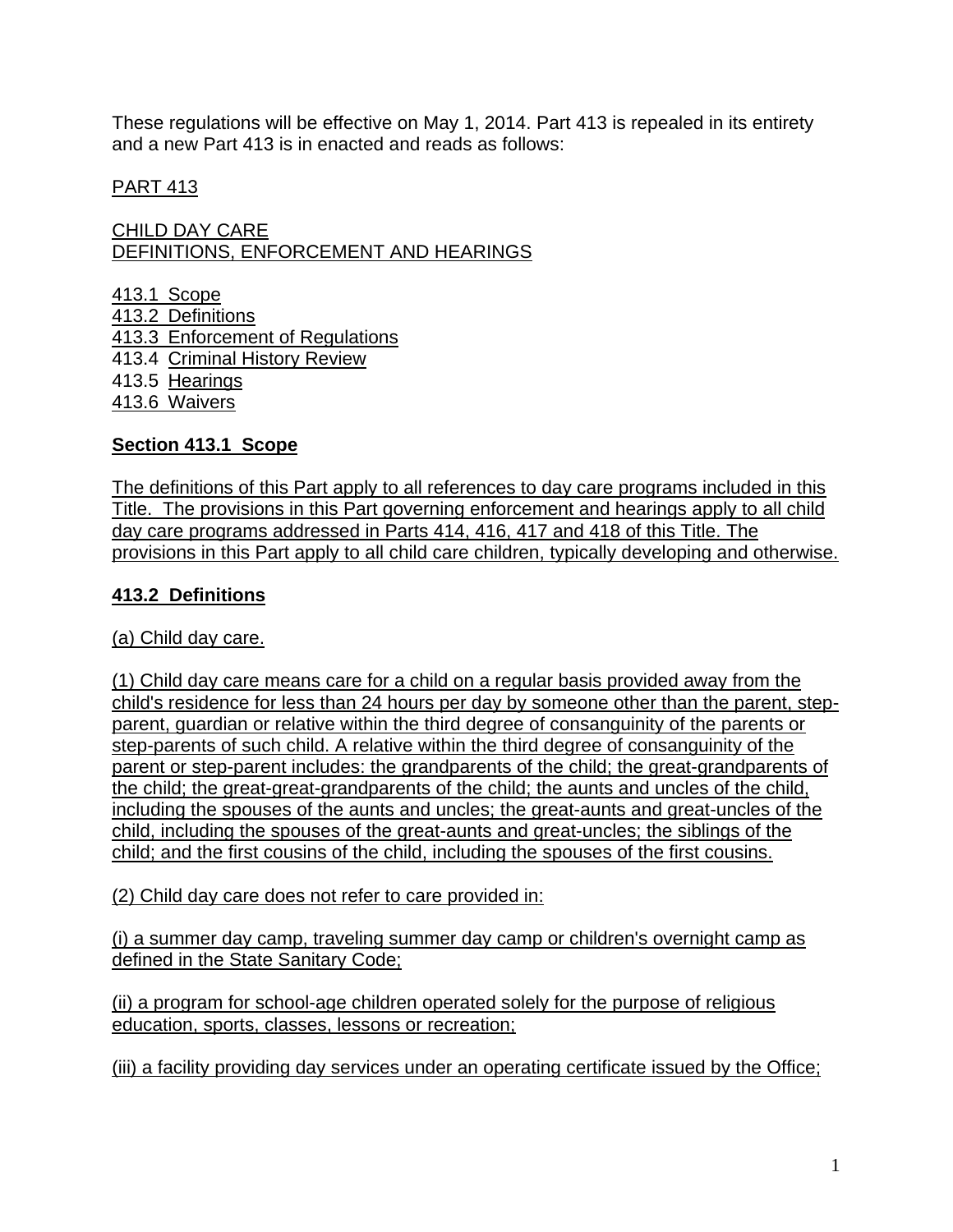(iv) a facility providing day treatment under an operating certificate issued by the Office of Mental Health or by the Office for People with Developmental Disabilities; or

(v) a kindergarten, pre-kindergarten or nursery school for children three years of age or older, or a program for school-age children conducted during non-school hours, operated by a public school district or by a private school or academy which is providing elementary or secondary education or both in accordance with the compulsory education requirements of the Education Law, provided that such kindergarten, prekindergarten, nursery school or program is located on the premises or campus where the elementary or secondary education is provided.

# (b) Types of Care.

(1) Child day care center means a program or facility which is not a residence in which child day care is provided on a regular basis to more than six children for more than three hours per day per child for compensation or otherwise, except those programs providing care as a school-age child care program as defined in this Section. The name, description or form of the entity which operates a child day care center does not affect its status as a child day care center.

(i) Age of children: A child day care center may provide care for children six weeks through 12 years of age; for children 13 years of age or older who are under court supervision; for children 13 years of age or older who are incapable of caring for themselves when such inability is documented by a physician, psychiatrist or psychologist; and, in extenuating circumstances, for children under six weeks of age when prior approval has been obtained from the Office. Children who attain the maximum age allowed during the school year may continue to receive child day care through the following September 1 or until they enter school for the following school year.

(ii) Maximum capacity means the maximum number of children authorized to be present at any one time as specified on the child day care center license.

(2) Family day care home shall mean a program caring for children for more than three hours per day per child in which child day care is provided in a family home for three to six children.

(i) There shall be one caregiver for every two children under two years of age in the family day care home.

(ii) A family day care provider may, however, care for seven or eight children at any one time if no more than six of the children are less than school age and the schoolaged children receive care primarily before or after the period such children are ordinarily in school, during school lunch periods, on school holidays, or during those periods of the year in which school is not in session in accordance with the regulations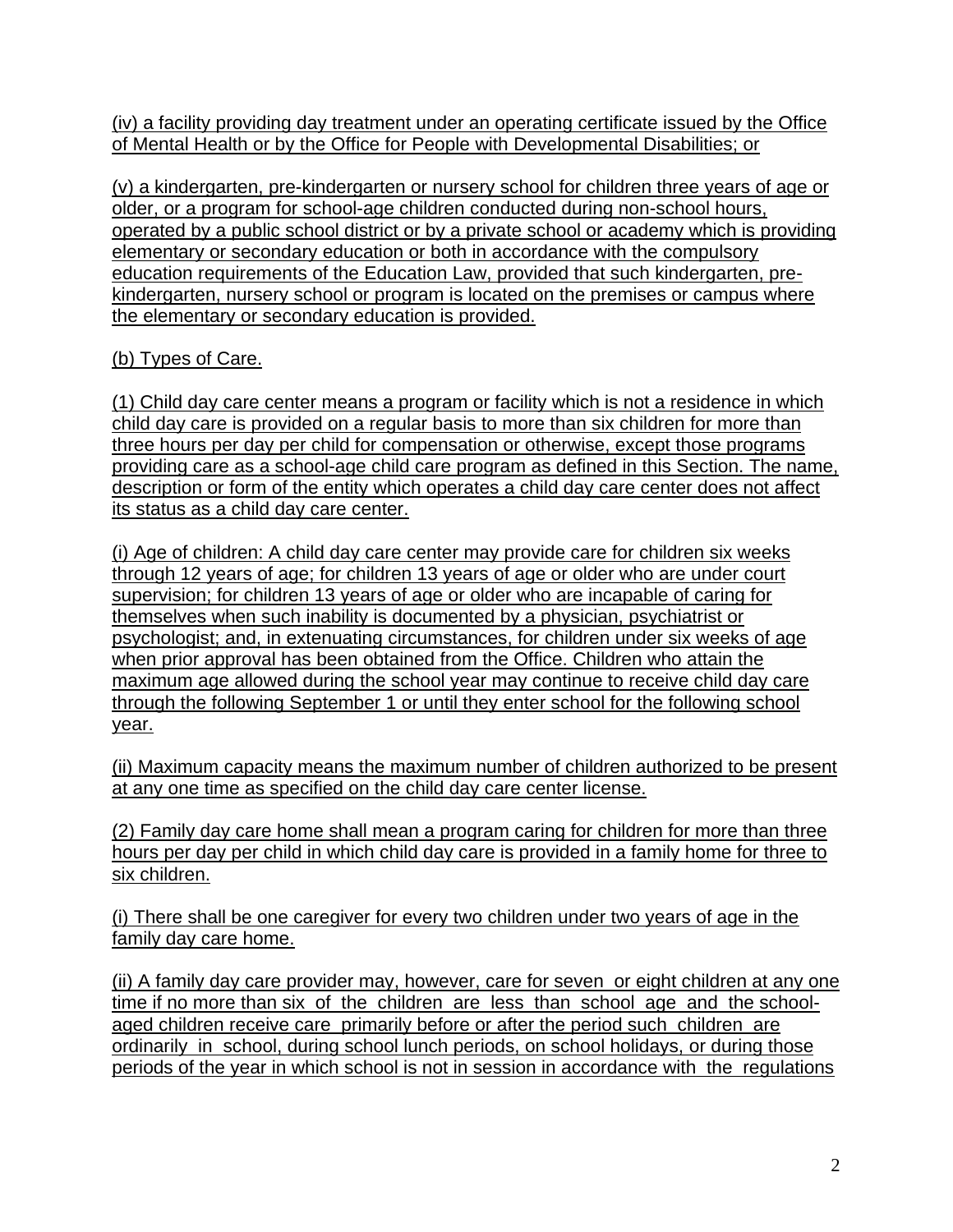of the office of children and family services and the office inspects such home to determine whether the program can care adequately for seven or eight children.

(iii) Except for children in the legal custody of or boarded out with the provider who are enrolled in school in kindergarten or a grade level higher than kindergarten, all children present must be counted in determining maximum capacity even if they are relatives or are present three hours per day or less.

(iv) A family day care home may provide care for children six weeks through 12 years of age; for children 13 years of age or older who are under court supervision; for children 13 years of age or older who are incapable of caring for themselves when such inability is documented by a physician, psychiatrist or psychologist; and, in extenuating circumstances, for children under six weeks of age when prior approval has been obtained from the Office. Children who attain the maximum age allowed during the school year may continue to receive child day care through the following September 1 or until they enter school for the following school year.

(3) Group family day care home shall mean a program caring for children for more than three hours per day per child in which child day care is provided in a family home for seven to twelve children of all ages, except for those programs operating as a family day care home, which care for seven or eight children. A group family day care program may provide child day care services to four additional children if such additional children are of school age and such children receive services only before or after the period such children are ordinarily in school or during school lunch periods, or school holidays, or during those periods of the year in which school is not in session.

(i) There shall be one caregiver for every two children under two years of age in the group family home.

(ii) A group family day care home must have at least one assistant to the provider present when child day care is being provided to seven or more children when none of the children are school age, or nine or more children when at least two of the children are school age and such children receive services only before or after the period such children are ordinarily in school or during school lunch periods, or school holidays, or during those periods of the year in which school is not in session. This assistant shall be selected by the group family day care licensee and shall meet the qualifications established for such position by the regulations of the office of children and family services.

(iii) Except for children in the legal custody of or boarded out with the provider who are enrolled in school in kindergarten or a grade level higher than kindergarten, all children present must be counted in determining maximum capacity even if they are relatives or are present three hours per day or less.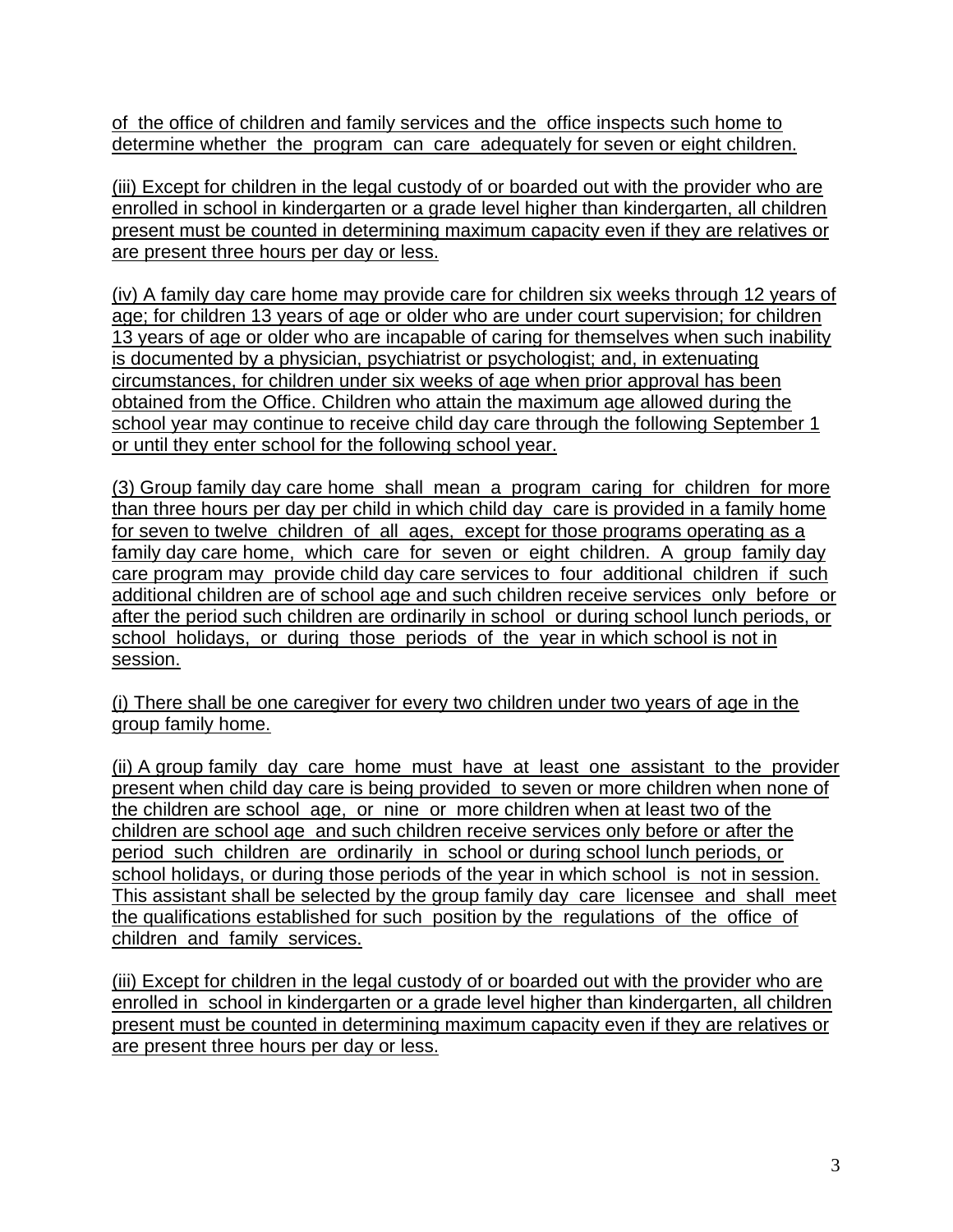(iv) A group family day care home may provide care for children six weeks through 12 years of age; for children 13 years of age or older who are under court supervision; for children 13 years of age or older who are incapable of caring for themselves when such inability is documented by a physician, psychiatrist or psychologist; and, in extenuating circumstances, for children under six weeks of age when prior approval has been obtained from the Office. Children who attain the maximum age allowed during the school year may continue to receive child day care through the following September 1 or until they enter school for the following school year.

(4) School-age child care program means a program or facility which is not a residence in which child day care is provided to an enrolled group of seven or more children under 13 years of age during the school year before and/or after the period such children are ordinarily in school or during school lunch periods. School-age child care programs also may provide care during school holidays and those periods of the year in which school is not in session, including summer vacation. Such programs must operate consistent with the local school calendar. The name, description or form of the entity which operates a school-age child care program does not affect its status as a school-age child care program.

(i) Age of children: A school-age child care program may provide care for school-age children of any age. If the program provides care for children over 13 years of age, the program must meet all regulatory standards in regard to such children just as if the children were under 13 years of age. No child may be admitted unless the child is enrolled in kindergarten or a higher grade or is at least six years of age. Children may receive care through the conclusion of high school.

(5) Small day care center means a program or facility which is not a residence in which child day care is provided to three through six children for more than three hours per day per child for compensation or otherwise. The name, description or form of the entity which operates a small day care center does not affect its status as a small day care center.

(i) Age of children: A small day care center may provide care for children six weeks through 12 years of age; for children 13 years of age or older who are under court supervision; for children 13 years of age or older who are incapable of caring for themselves when such inability is documented by a physician, psychiatrist or psychologist; and, in extenuating circumstances, for children under six weeks of age when prior approval has been obtained from the Office. Children who attain the maximum age allowed during the school year may continue to receive child day care through the following September 1 or until they enter school for the following school year.

(ii) Maximum capacity means the maximum number of children authorized to be present at any one time as specified on the small day care center registration.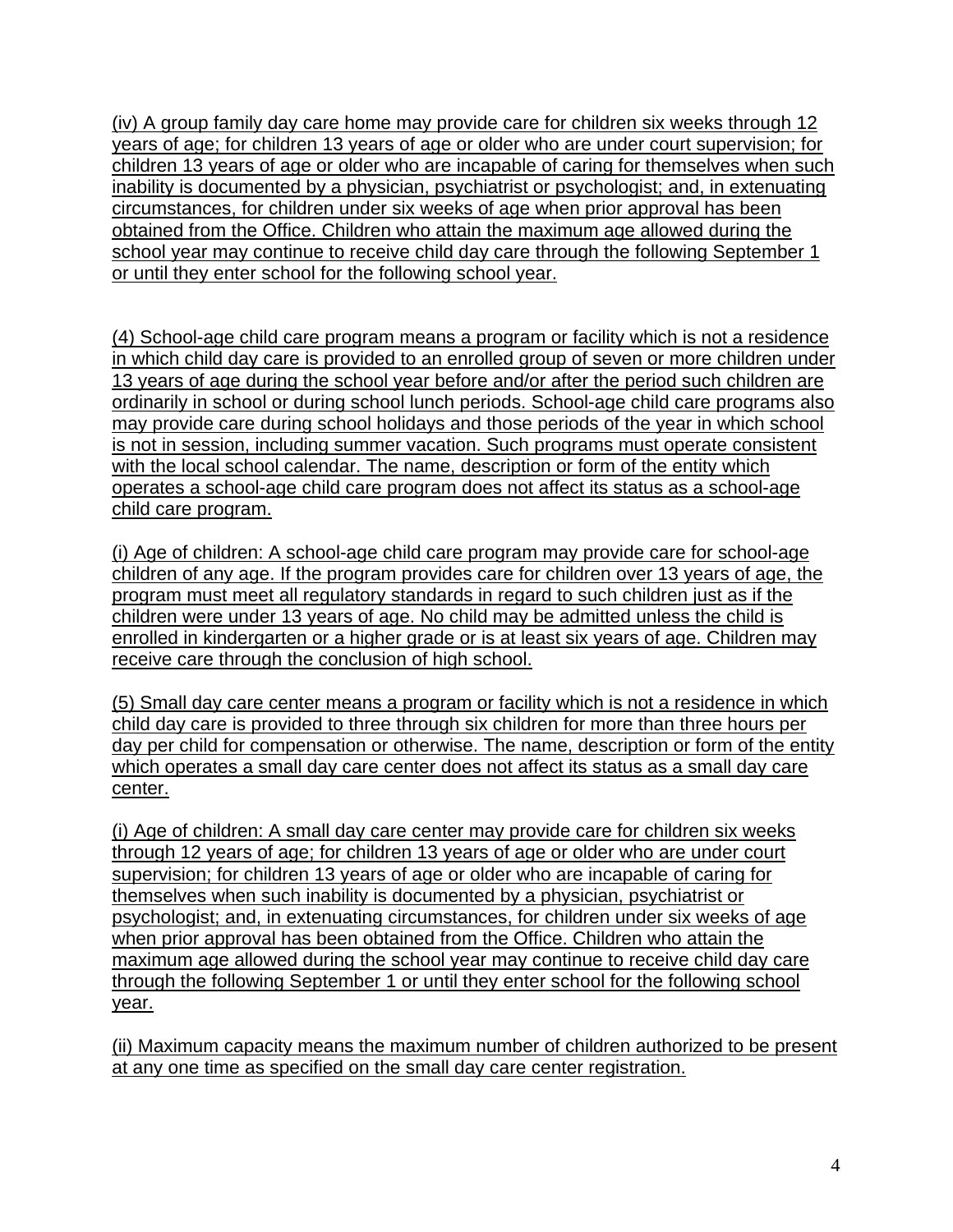(iii) No more than two children under the age of two may be cared for at any one time.

(iv) When any child who is less than two years of age is present, the maximum capacity is five.

(v) When all children present are at least two years of age, maximum capacity is six.

(c) Roles.

(1) Applicant means any individual submitting an application for a license or registration or the director or other individual designated by any association, corporation, partnership, institution, organization or agency submitting an application for a license or registration to represent such entity in the application process.

(2) Assistant means any person who has been selected by the licensee to provide child day care to children in a family or group family day care home.

(3) Caregiver means all persons who are providers, assistants, or substitutes in a family or group family day care home or a small day care center.

(4) Child day care provider is used interchangeably with the terms owner, licensee or registrant, and means any individual, association, corporation, partnership, institution, organization or agency whose activities include providing child day care or operating a facility where child day care is provided. The child day care provider is responsible for all matters related to the operation, oversight and direction of the child care program.

(5) Director means the person or persons who have responsibility for the development and supervision of the daily activity programs for children and the administrative authority and responsibility for the daily operations of a child day care center or schoolage child care program.

(6) Employee is used interchangeably with the term staff and means all personnel, including caregivers, and non-caregivers, temporary personnel, teachers, aides, paraprofessionals, cooks, custodians, administrative staff and any other person(s) employed by a child care program.

(7) Health care consultant means a physician, physician assistant, nurse practitioner or registered nurse who possesses a valid New York State license in his or her field. Such consultant may include a health care professional who is an employee of a local Department of Health.

(8) Health care provider means a licensed physician, physician's assistant, or nurse practitioner.

(9) Health professional means a licensed physician trained in pediatrics or family health,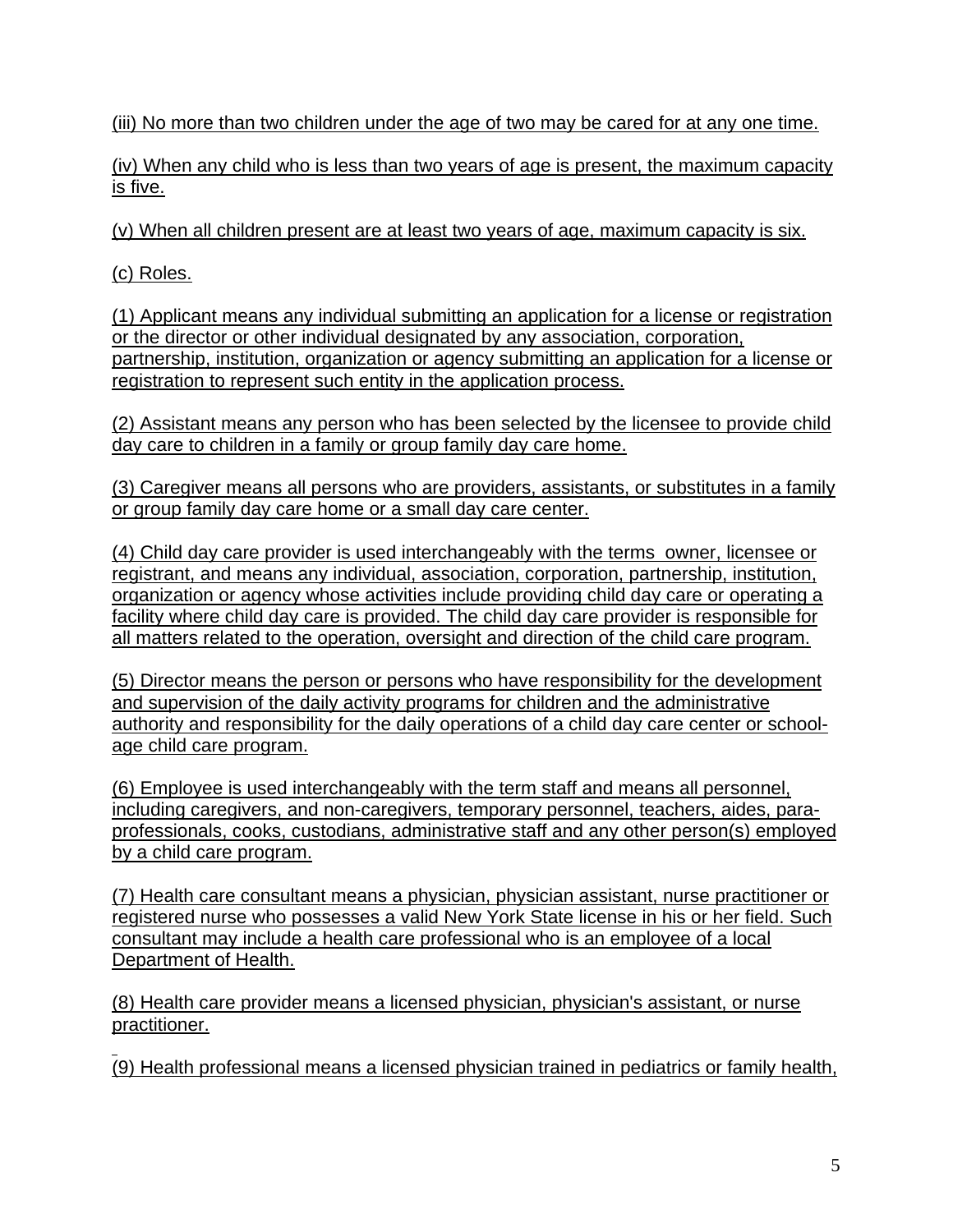or a registered nurse, nurse practitioner or physician's assistant with at least one year of pediatric or public health experience.

(10) Licensed authorized prescriber means a person licensed, currently registered and authorized under the Education Law to issue prescriptions for medication or medical treatment.

(11) Medication Administrant is a physician, physician assistant, registered nurse, nurse practitioner, licensed practical nurse, advanced emergency medical technician or a child care program staff or caregiver who is trained in medication administration, cardio pulmonary resuscitation and first aid and who is designated in the health care plan to administer medication to children in day care programs authorized by the Office to administer medications.

(12) Provider is the person present at the child care program who has responsibility for the supervision of children and staff, is responsible for daily operations and has administrative authority for the family day care or group family day care.

(13) Substitute means any person who has been selected by the licensee to provide child day care to children in a family or group family day care home or small day care center during short-term, non-recurring absences of the day care provider or assistants. Substitutes who are filling in for the family day care provider must be approved by the office.

(14) Visitor means any person who is not a day care child, staff person, caregiver, volunteer, household member, employee, parent of a child in care, or person authorized to pick up or drop off a child to the day care program.

(15) Volunteer means any unpaid person that is not a caregiver or staff who is present at the day care program for the purpose of assisting the operation of the child care program. A volunteer is not employed by the program and he or she may not be counted in the supervision ratio and may not be left unsupervised with children in care.

(d) Miscellaneous.

(1) Children with special health care needs means children who have chronic physical, developmental, behavioral or emotional conditions expected to last 12 months or more and who require health and related services of a type or amount beyond that required by children generally.

(2) Enforcement means the action(s) undertaken or initiated by the Office when child day care programs are not operated in compliance with all applicable provisions of law and regulation.

(3) Evening care means care provided from late afternoon or evening until children begin their night's sleep.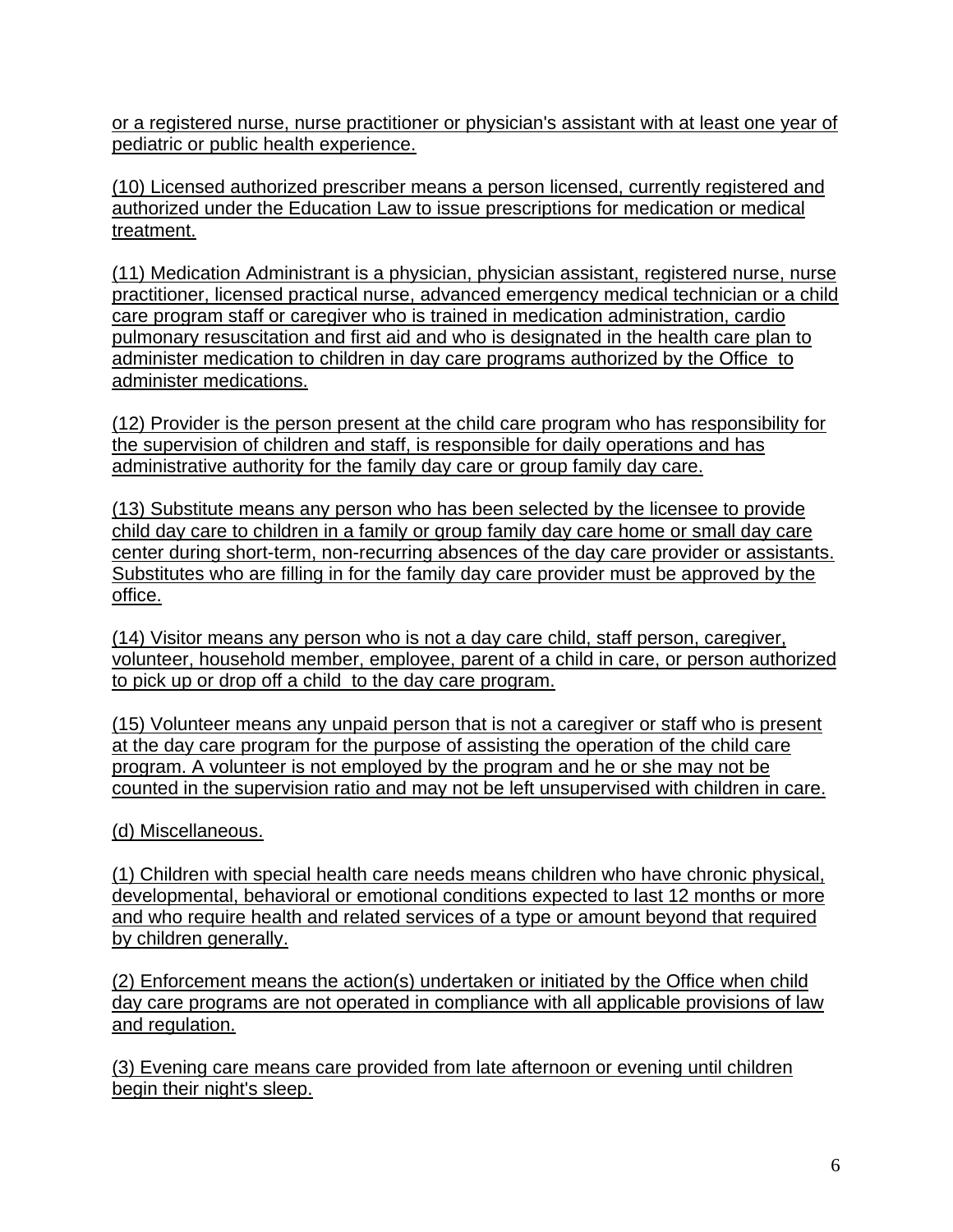(4) Infant means a child up to 18 months of age.

(5) License means a document issued by the Office authorizing a licensee to operate a child day care center in accordance with Subpart 418-1 of this Title or a group family day care home in accordance with Part 416 of this Title.

(6) Mildly ill child means a child who has symptoms of a minor childhood illness which does not represent a serious risk to other children and who is able to participate in the routine program activities with minor accommodations. The Office's health care plan guidelines discuss the symptoms and illnesses which commonly constitute minor illness.

(7) Moderately ill child means a child whose health status requires a level of care and attention that cannot be accommodated in a child day care setting without the specialized services of a health professional. The Office's health care plan guidelines discuss the symptoms and illnesses which commonly constitute moderate illness.

(8) Nap means a short sleep during the day.

(9) Night care means care provided during the hours when children have begun or will be continuing their night's sleep.

(10) Office means the New York State Office of Children and Family Services.

(11) Parent means custodial parent(s), legal guardian(s), other persons having legal custody of a child or any other person with whom a child lives who has assumed responsibility for the day-to-day care and custody of the child.

(12) Personal residence means a one or two family dwelling or a single dwelling unit in a multiple dwelling classified for permanent occupancy under the New York State Building Code, except that a community residence shall not be considered a residence for purposes of the child day care regulations. A one family residence shall be considered to have one dwelling unit and a two family residence shall be considered to have two dwelling units. A dwelling unit must be occupied or used as living space to be used for family or group family day care and considered a residence for purposes of the child day care regulations, except as follows:

(i) when one dwelling unit of a two family dwelling is occupied and is used for family or group family day care, the second dwelling unit may not be used for family day care or group family day care unless the second dwelling unit is also occupied;

(ii) when one dwelling unit of a two family dwelling is occupied and is not used for family day care or group family day care, the second dwelling unit need not be occupied to be used for family day care or group family day care by an occupant of the first dwelling unit;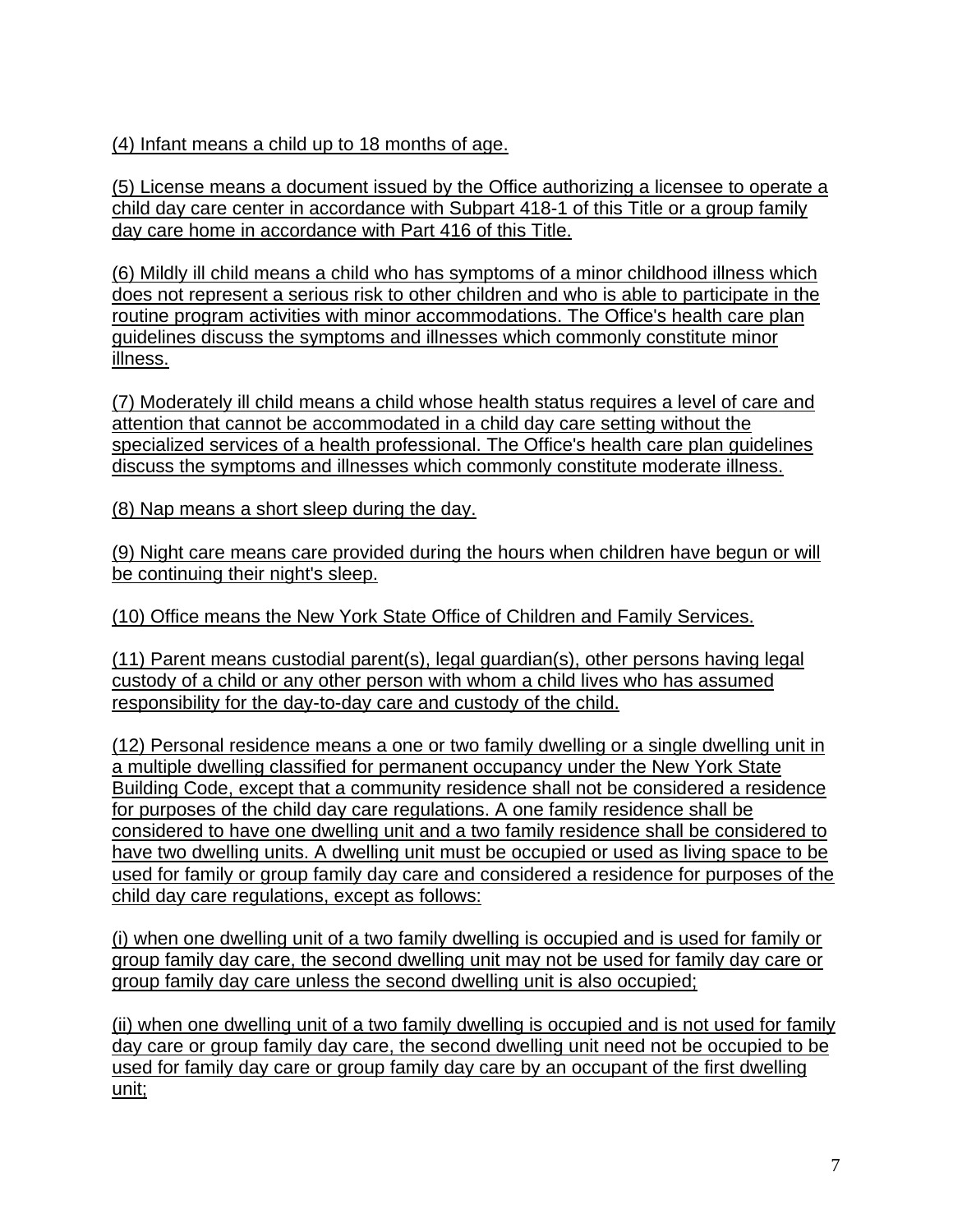(iii) where a property includes a dwelling unit which is occupied and is used for family day care or group family day care and there is a separate building on the property under the control of the occupant of the dwelling unit which contains an additional dwelling unit, the additional dwelling unit may not be used for family day care or group family day care unless the second dwelling unit is also occupied;

(iv) where a property includes a dwelling unit which is occupied and is not used for family day care or group family day care and there is a separate building on the property under the control of the occupant of the dwelling unit which contains an additional dwelling unit, the additional dwelling unit need not be occupied to be used for family day care or group family day care by an occupant of the first dwelling unit;

(v) where a property includes a dwelling unit which is occupied and is used for family day care or group family day care and there is a separate building on the property under the control of the occupant of the dwelling unit which does not contain a dwelling unit, neither the separate building nor any portion thereof may be used for family day care or group family day care; and

(vi) where a property includes a dwelling unit which is occupied and is not used for family day care or group family day care and there is a separate building on the property under the control of the occupant of the dwelling unit which does not contain a dwelling unit, upon inspection and approval by the office, the separate building or a portion thereof may be used by the occupant for family day care or group family day care by an occupant of the dwelling unit.

(13) Plan of study means a written plan which sets forth reasonable timeframes and shows continuous progress towards completion of the requirements for a degree or credential. If the plan is for a director of a program, the plan must be signed by the director and the Office, and be overseen and monitored by the Office. For all other individuals, the plan must be signed by the participant and the director of the program, and be overseen and monitored by the director.

(14) Preschooler means a child who is at least three years of age and who is not yet enrolled in kindergarten or a higher grade.

(15) Registration means a document issued by the Office authorizing a registrant to operate a school-age child care program in accordance with Part 414 of this Title, a family day care home in accordance with Part 417 of this Title or a small day care center in accordance with Subpart 418-2 of this Title.

(16) School-aged child means a child under 13 years of age who is enrolled in kindergarten or a higher grade.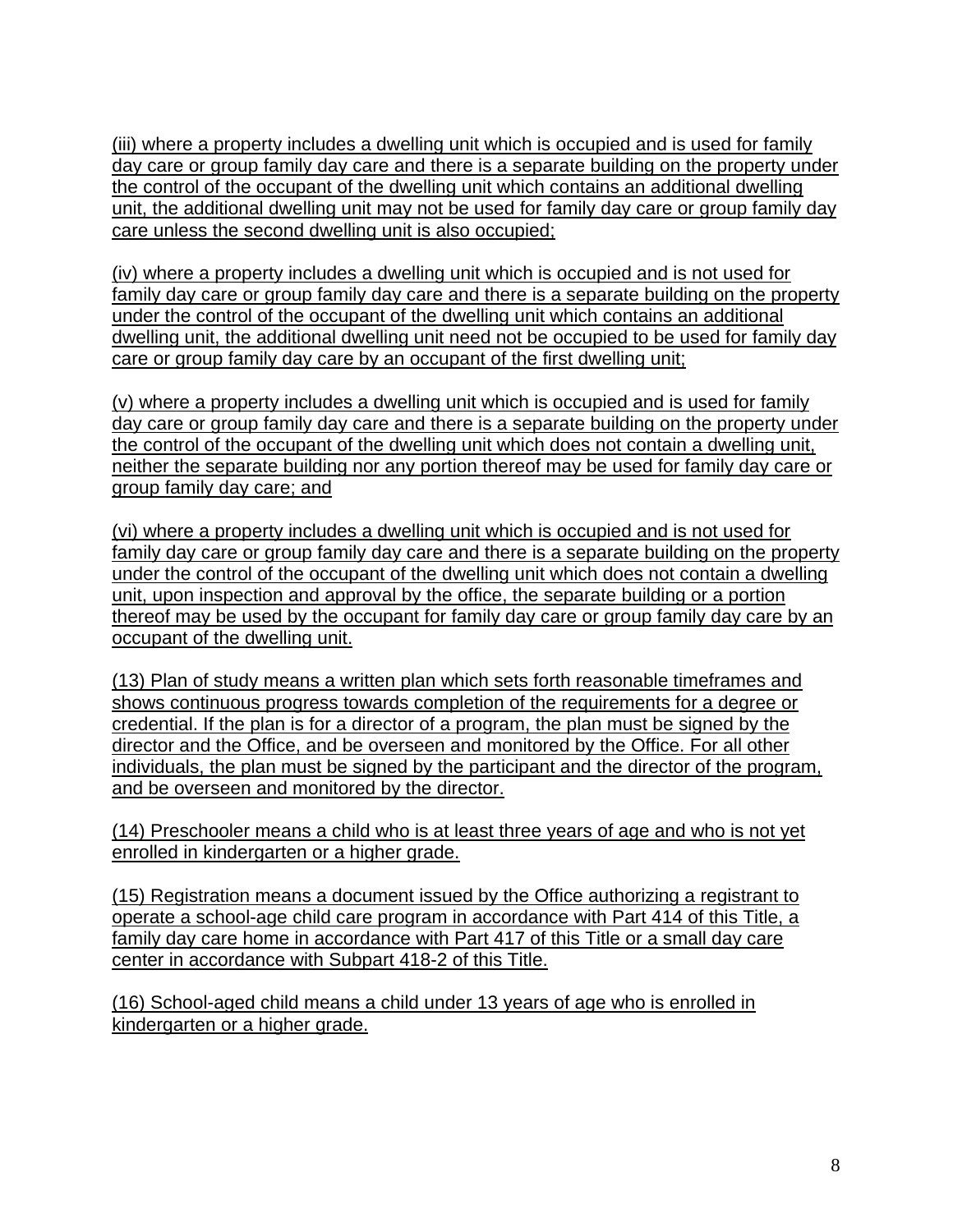(17) Shift means an eight to ten hour period during which care is provided to a group of enrolled children.

(18) Toddler means a child 18 months to 36 months of age.

# **413.3 Enforcement of Regulations**

(a) Types of Enforcement Actions. Enforcement actions which may be undertaken by the Office include, but are not limited to:

(1) issuance of written inspection reports which include corrective action plans and notices of intention to initiate enforcement through the imposition of a fine or the limitation, suspension, termination, revocation, or denial of a license or registration;

(2) meetings or telephone conversations between a program and the Office to discuss corrective action plans;

(3) the holding of hearings to determine if a licensee or registrant has failed to comply with applicable law and regulation which resulted in the assessment of fines, suspension, limitation, revocation, or denial of the license or registration;

(4) determinations, after hearings, that civil penalties should be imposed;

(5) determinations to deny, reject, revoke, terminate, suspend or limit a license or registration;

(6) issuance of orders to cease and desist operation of day care services, commissioner's orders, or orders approved by a justice of the Supreme Court, requiring a person or entity to immediately remedy conditions dangerous to children receiving child day care;

(7) temporary suspension or limitation of a license or registration upon finding that the public health or child's safety or welfare are in imminent danger;

(8) requests to the Attorney General to seek injunctive relief against licensee or registrant for violations or threatened violations of law or regulation;

(9) requests to the Attorney General to take such action as is necessary to collect civil penalties, seek criminal prosecution, or to bring about compliance with any outstanding hearing decision or order; or

(10) publication in local newspapers of the names and addresses of child day care licensees or registrants whose licenses, registrations or applications for licensure or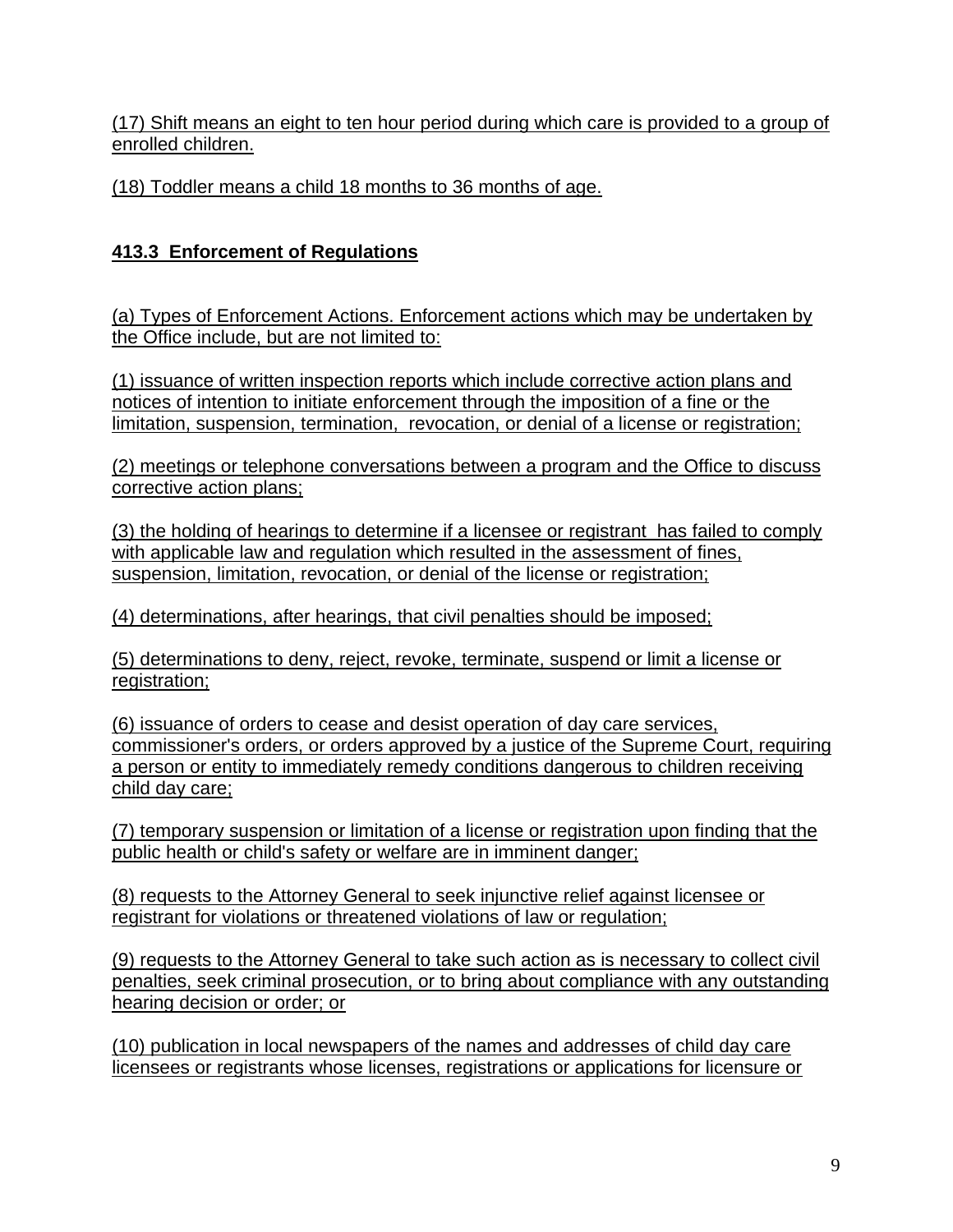registration have been rejected, denied, limited, suspended, terminated or revoked, or against whom a fine has been assessed after an administrative hearing.

(b) Current records of visits and findings relative to the issuance, denial, rejection, revocation, termination, suspension or limitation of licenses or registrations, including documentation submitted by applicants or holders of licenses or registrations, must be maintained by the Office as well as all criminal history records obtained by the Office through criminal history record checks.

(c)(1) Any violation of applicable statutes or regulations will be a basis to deny, reject, limit, suspend, revoke or terminate a license or registration.

(2) Consistent with Article 23-A of the Correction Law and Office guidelines referenced in subdivision two of section 425 of the Social Services Law, if the Office is made aware of the existence of a criminal conviction or pending criminal charge concerning the owner of a family day care home, group family day care home, school-age child care program, or child day care center; or concerning any employee, caregiver or volunteer in such homes, programs, or centers; or any person age eighteen or over who resides in such a home, such conviction or charge may be a basis to deny, reject, limit, suspend, revoke or terminate the license or registration. When the Office is made aware of a conviction or charge, the Office shall act in accordance with the provisions of section 413.4 hereof.

(3) Before a license or registration is revoked or terminated, or when an application for a license or registration is denied or rejected, the applicant for or holder of such license or registration is entitled to a hearing before the Office.

(4) The request for such hearing must be made in writing within 30 days of the receipt of written notice of the revocation, termination, denial or rejection.

(5) The revocation, termination, denial or rejection will become final if the applicant or holder fails to request a hearing within the 30 day period.

(6) The Office may require the program to post the revocation or termination of licensure or registration on the premises of the facility.

(d) Suspensions or Limitations of Licenses or Registrations.

(1) A license or registration will be temporarily suspended or limited in its terms without a hearing upon written notification to the holder of the license or registration by the Office of a finding that the public health or a child's safety or welfare is in imminent danger.

(2) The holder of the license or registration has 10 days from the date of the written notice of the suspension or limitation of the license or registration to request a hearing before the Office. Such a request must be in writing.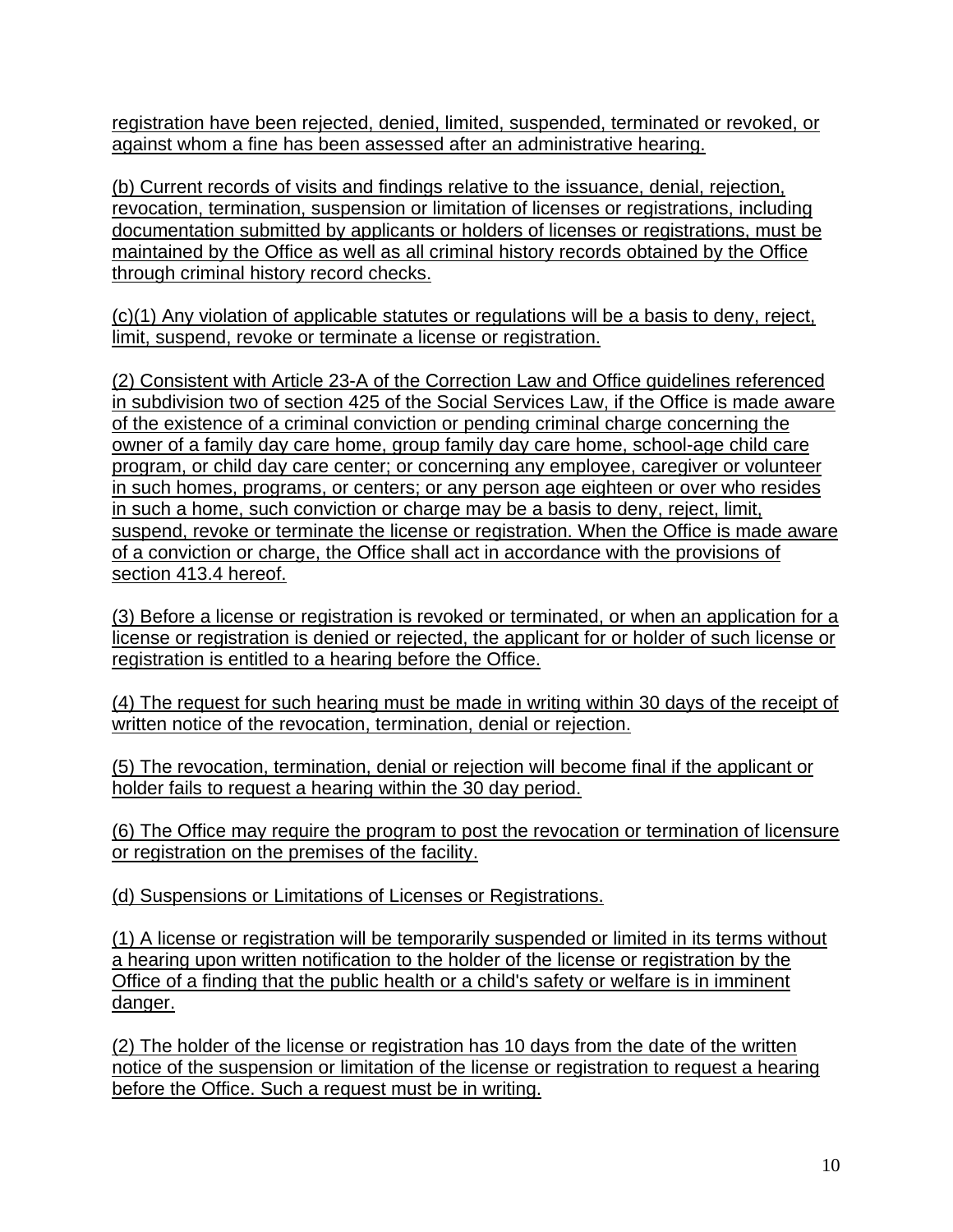(3) Failure to make such a request will be prima facie evidence that the finding of imminent danger is valid, and the temporary suspension or limitation will continue in effect until the Office has determined that the condition requiring such suspension or limitation is corrected or the license or registration is permanently revoked or terminated pursuant to subdivision (c) of this section.

(4) If the holder requests a hearing, the temporary suspension or limitation will continue in effect until the Office has determined that the condition requiring such suspension or limitation is corrected, the license or registration is permanently revoked or terminated pursuant to subdivision (c) of this section, or a hearing decision orders the lifting of the suspension or limitation.

(5) The Office may require the program to post the notice of suspension or limitation of licensure or registration on the premises of the facility.

(e) Fines. Operating without a License or Registration

(1) A fine of up to \$ 500 per day may be assessed against any person for the provision of child day care without a license or registration.

(2) Such a fine will not be imposed until a hearing has been conducted and a decision has been issued. It is the Office's responsibility to request and schedule such hearings.

(3) Rectification of operation without a license or registration, either by becoming licensed or registered or by ceasing operation, will not preclude the assessment of a fine for the period of operation without a license or registration.

(f) Fines. Registered and Licensed Programs.

(1) In addition to any other civil or criminal penalty provided by law including but not limited to the denial, rejection, termination, revocation, limitation or suspension of a license or registration, a fine of up to \$ 500 per day may be assessed against any child day care licensee or registrant for any violation of office regulations.

(2) Such a fine will not be imposed until a hearing has been conducted and a decision has been issued. It is the Office's responsibility to request and schedule such hearings.

(3) Fines will be determined according to the following classifications:

(i) Class I violations are subject to a maximum fine of \$ 500 a day. A Class I violation is defined as:

(a) any violation of a regulatory requirement which harms a child or places a child at risk of death, serious or protracted disfigurement, or protracted impairment of physical or emotional health, including but not limited to: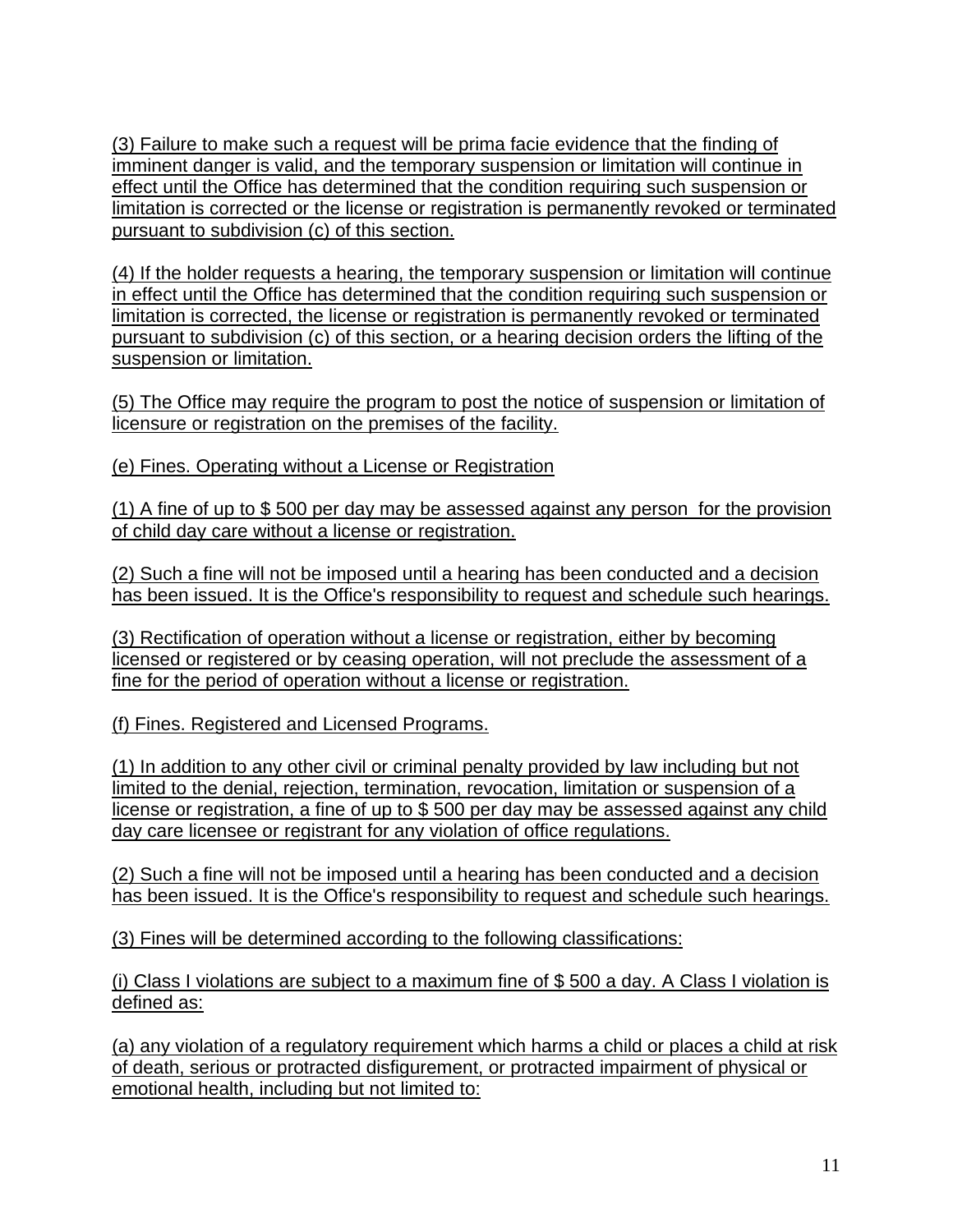(1) the existence of any condition which constitutes or creates a serious fire, safety or health risk, including but not limited to a substantial failure of the facility's fire detection or prevention system or conditions which would prevent or impede emergency evacuation procedures;

(2) the use of corporal punishment or of frightening or humiliating methods of control or discipline;

(3) inadequate or incompetent supervision;

(4) inadequate light, ventilation, sanitation, food, water or heating; or

(5) repeated findings that the facility has exceeded its maximum permitted capacity. The term repeated as used in this subdivision includes any violation noted in more than one written inspection report prepared by the Office and sent to the child day care licensee or registrant so that corrective action could be taken;

(b) the abuse of a child, as defined in section 1012(e) of the Family Court Act, who is receiving care at the facility by the owner, caregivers, employees, director or any staff member of the program;

(c) the intentional failure to report instances of alleged child abuse or maltreatment to the Statewide Central Register of Child Abuse and Maltreatment and/or to take appropriate action to protect children when an allegation of such abuse or maltreatment is reported to a caregiver, employee or volunteer; or

(d) the refusal or failure to provide access to the day care facility to a representative from the Office for the purpose of inspecting the facility for compliance with the requirements of office regulations.

(ii) Class II violations are subject to a maximum fine of \$ 250 a day. A Class II violation is defined as any violation of a regulatory requirement which places a child at risk of physical, mental or emotional harm, including but not limited to:

(a) the use of corporal punishment or of frightening or humiliating methods of control or discipline;

(b) inadequate or incompetent supervision;

(c) inadequate light, ventilation, sanitation, food, water or heating; or

(d) providing care for more than the maximum number of children permitted by the facility's license or registration.

(iii) Class III violations are subject to a maximum fine of \$ 100 a day. A Class III violation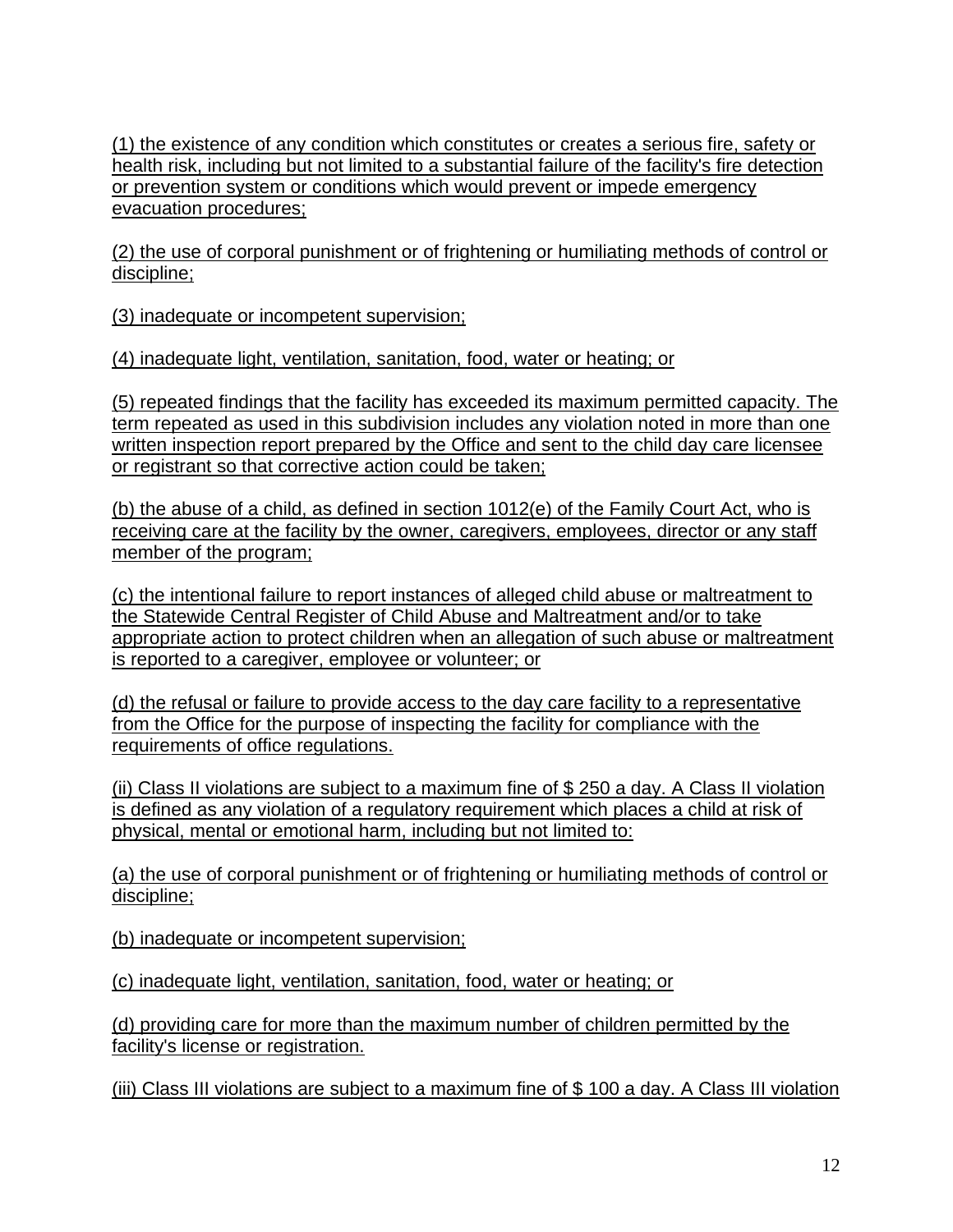is defined as any violation of a regulatory requirement other than those included under Class I or II violations.

(4) Where a child day care licensee or registrant demonstrates that corrective action has been taken within thirty (30) days of notification of the imposition of the penalty, a fine will not be imposed, except in cases where:

(i) the office determines, after a hearing, that:

(a) there has been a total or substantial failure of the facility's fire detection or prevention systems or emergency evacuation procedures prescribed by Office regulation;

(b) a caregiver, employee or volunteer has failed to provide adequate and competent supervision as prescribed by Office regulation;

(c) a caregiver, employee or volunteer has failed to provide adequate sanitation as required by Office regulation and by State and local departments of health;

(d) a caregiver, employee, volunteer, or a household member, has injured a child in care, unreasonably failed to obtain medical attention for a child in care requiring such attention, used corporal punishment against a child in care or has abused or maltreated a child in care; or

(e) the program has violated the same statutory or regulatory standard more than once within a six month period; or

(f) the child day care provider, caregiver, or employee or volunteer has failed to make a report of suspected child abuse or maltreatment when required to do so pursuant to section four hundred thirteen of this article; or

(g) the child day care provider, caregiver, employee or volunteer has submitted to the office of children and family services a forged document as defined in section 170.00 of the penal law.

(ii) the Office determines, after a hearing, that a person has refused to obtain a license or registration or continued to operate a child day care facility after denial of an application, revocation of a license or termination of a registration.

(g) Complaint procedures.

(1) The Office, through duly authorized representatives or agents of the Office, may make announced or unannounced inspections of the records and premises of any child day care program, whether or not such program is licensed by or registered with the Office. To the maximum extent possible, the Office will make unannounced inspections of the records and premises of any program after the Office receives a complaint that, if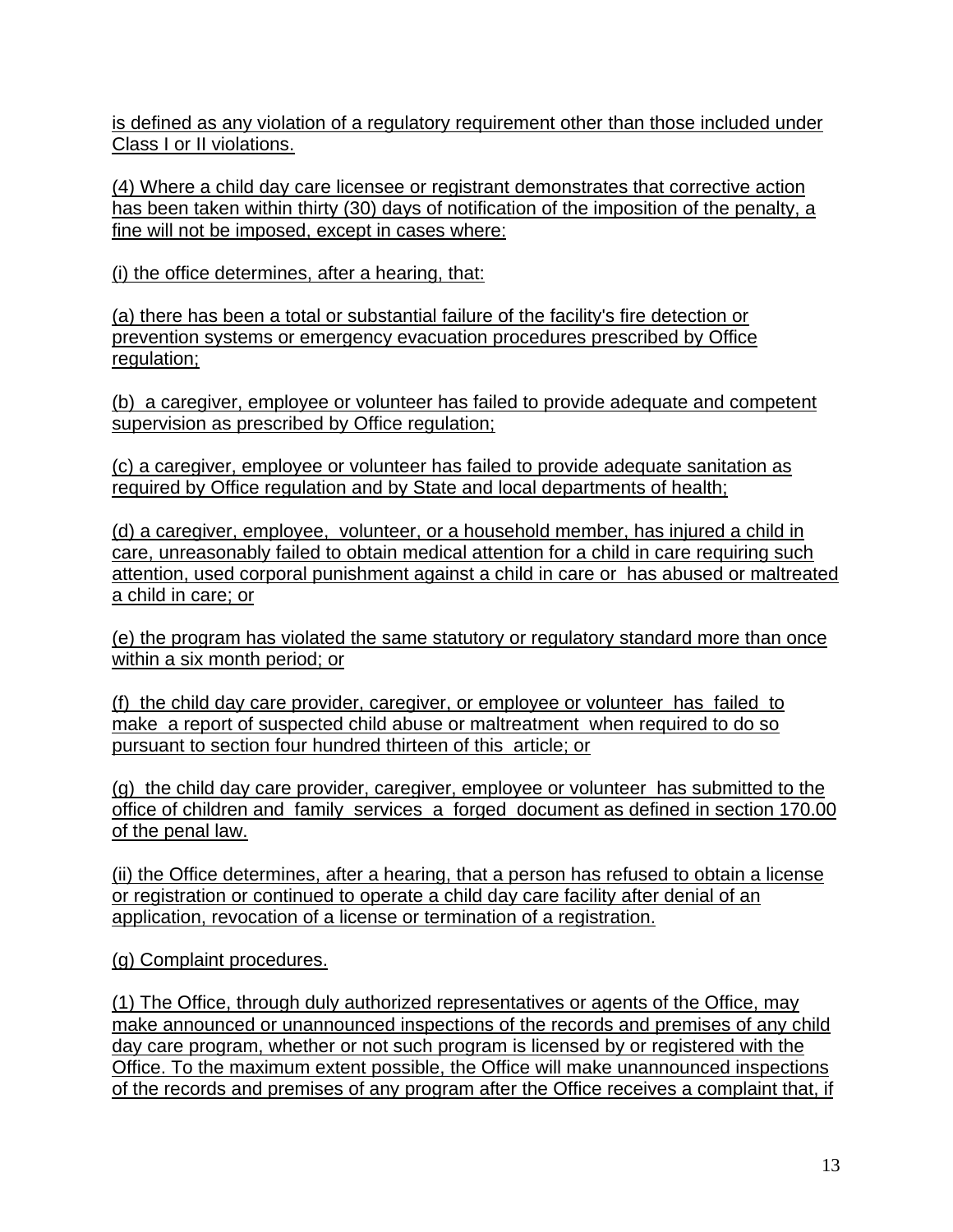true, would indicate such program does not comply with the regulations of the Office or with statutory requirements.

(2) Child day care programs must admit inspectors and other representatives of the Office onto the grounds and premises at any time during their hours of operation as those hours are documented in the application or while children are in care for the purpose of conducting inspections. Such inspectors and representatives must be given free access to the entire grounds and premises used by the program, staff and children, and to program records of the program.

(3) The Office may require the child day care program to post in a prominent place at the program a copy of any written inspection reports issued to the program by the Office.

(h) (i)Where an authorized agency, as defined in Social Services Law Section 371, is subsidizing child day care pursuant to New York State Social Services Law, the authorized agency may submit to the Office, justification for a need to impose additional requirements upon licensed or registered child care programs and a plan to monitor compliance with such additional requirements. No such additional requirements or monitoring may be imposed without the written approval of the Office.

(ii) An authorized agency may refuse to allow a licensed or registered child care program that is not in compliance with Social Services Law, Office regulations, or any approved additional requirements of the authorized agency to provide child day care to the child. In accordance with the plan approved by the Office, an authorized agency shall have the right to make announced or unannounced inspections of the records and premises of any program who provides care for such children, including the right to make inspections prior to subsidized children receiving care in a home where the inspection is for the purpose of determining whether the program is in compliance with applicable law and regulations and any additional requirements imposed upon such program by the authorized agency. Where an authorized agency makes such inspections, the authorized agency shall notify the Office immediately of any violations of this section or regulations promulgated hereunder, and shall provide the Office with an inspection report whether or not violations were found, documenting the results of such inspection.

(iii) Nothing contained herein shall diminish the authority of the Office to conduct inspections or provide for inspections through purchase of services. Nothing contained herein shall obligate the Office to take any action to enforce any additional requirements imposed on licensed or registered programs by an authorized agency.

(iv) Individual local social services districts may alter their participation in activities related to arranging for, subsidizing, delivering and monitoring the provision of subsidized child day care provided, however, that the total participation of an individual district in all activities related to the provision of subsidized child day care shall be no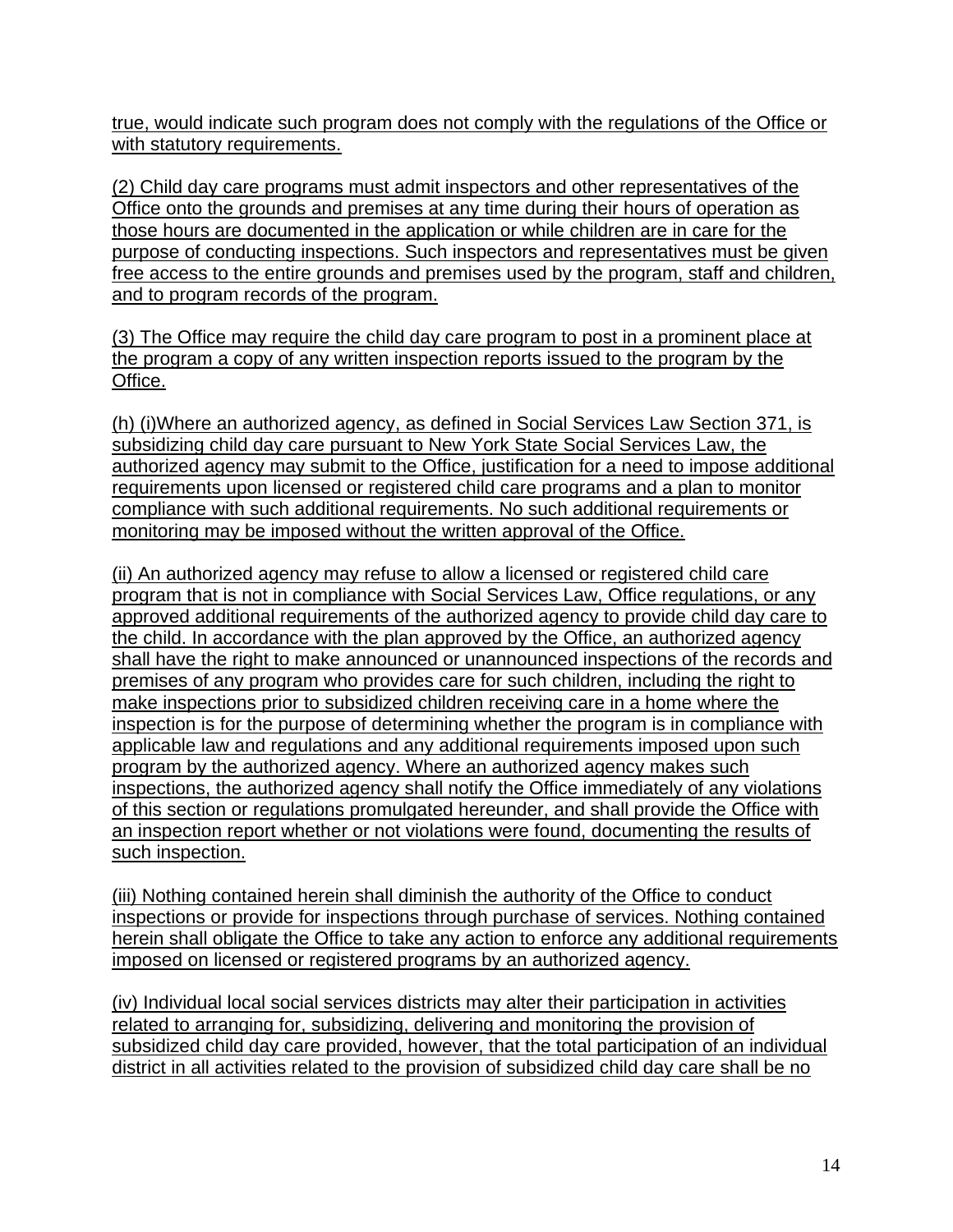less than the participation level engaged in by such individual district as required by Social Services Law Section 390(3)(f).

(i) An applicant, licensee or registrant may apply or reapply as described in Parts 414, 416, 417 and 418, as applicable.

(j) Denial of a new or pending application for licensure or registration, after a program has been involved in an enforcement action.

(1) The Office shall deny a new application for licensure or registration made by an individual or entity whose license or registration was previously revoked or terminated, for a period of two years from the date that the revocation or termination of the license or registration became finally effective, unless the Office determines, in its discretion, that approval of the application will not in any way jeopardize the health, safety or welfare of children in care. For this purpose, the date that the revocation or termination became finally effective shall be, as applicable:

(i) the date the revocation or termination became effective based on the notice of revocation or termination;

(ii) the date the hearing decision was issued upholding the revocation or termination;

(iii) the date of issuance of a final court order affirming the revocation or termination or affirming a hearing decision that upheld the revocation or termination; or

(iv) another date mutually agreed upon by the Office and the licensee or registrant.

(2) The Office shall deny a new application for licensure or registration made by an individual or entity who is enjoined or otherwise prohibited by a court order from operation of a day care center, group family day care home, family day care home or school-age child care program without a license or registration for a period of two years from the date of the court order unless the court order specifically enjoins the individual or entity from providing day care for a period longer than two years, in which case the office shall deny any new application made by the individual or entity while so enjoined.

(3) The Office shall deny a new application for licensure or registration made by an individual or entity who is assessed a second civil penalty by such office for having operated a day care center, group family day care home, family day care home or school-age child care program without a license or registration for a period of two years from the date of the second fine. For this purpose, the date of the second fine shall be either the date upon which the individual or entity signs a stipulation agreement to pay the second fine or the date upon which a hearing decision is issued affirming the determination of such office to impose the second fine, as applicable.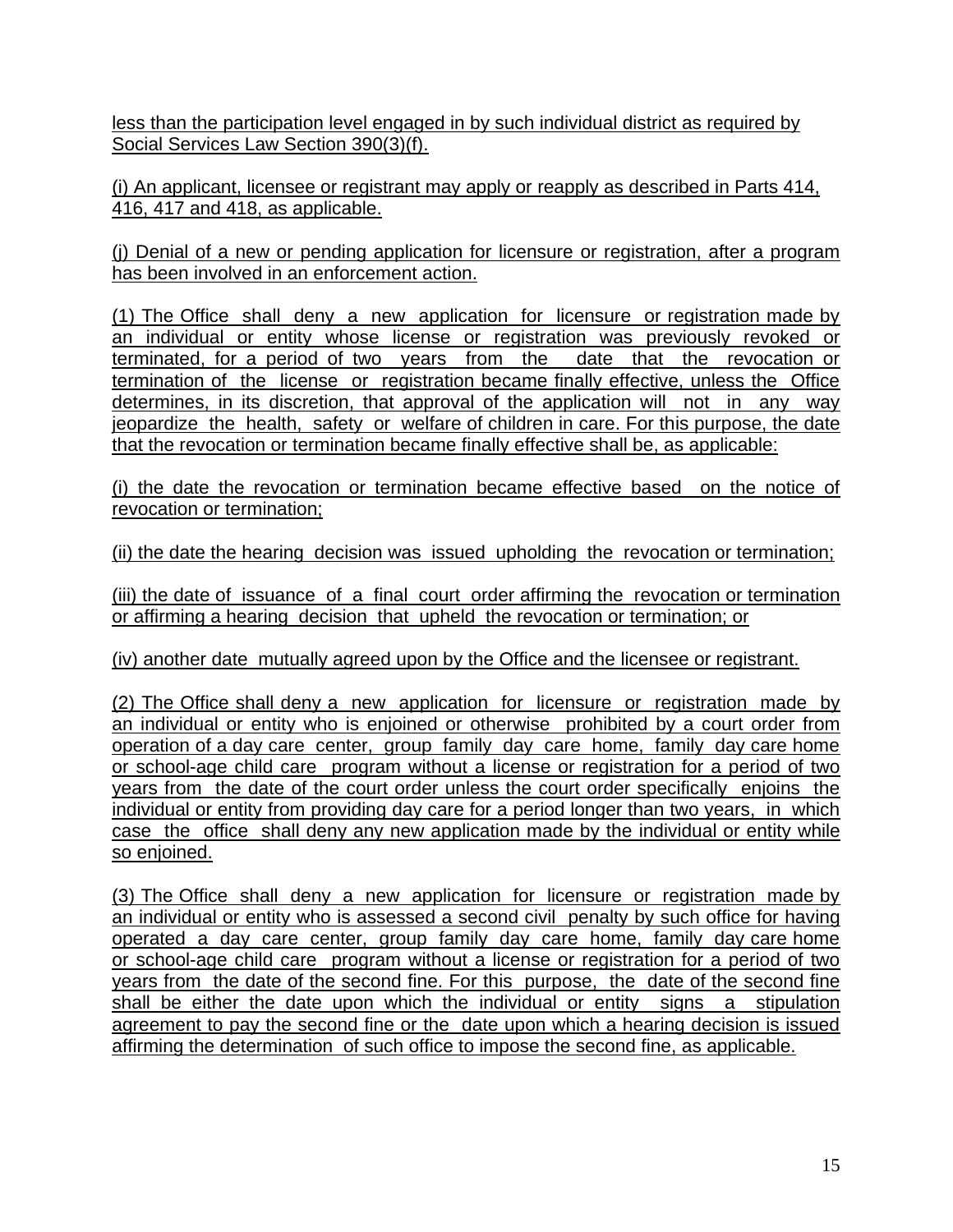(4) A licensee or registrant who surrenders a license or registration while the Office is engaged in enforcement seeking suspension, revocation or termination of the license or registration, shall be deemed to have had the license or registration revoked or terminated and shall be subject to the prohibitions against licensing or registration pursuant to subparagraph (1) of this paragraph for a period of two years from the date of surrender of the license or registration.

# **413.4 Criminal History Review**

(a) The Office shall perform a criminal history record check regarding any owner, employee, caregiver or volunteer of a child day care center, small day care center, school-age child care program, group family day care home, or family day care home, as defined in Part 413.2, and any person age eighteen or over residing on the premises of a group family day care home or family day care home which is to be licensed or registered.

(b) Owners, employees, caregivers, and volunteers of a child day care center, small day care center, school-age child care program, group family day care home or family day care home, in operation on the effective date of this section, and any person age eighteen or over residing on the premises of a group family day care home or family day care home who previously did not have a criminal history record check performed in accordance with section 413.4 shall have such a criminal history record check performed when the program or facility applies for a renewal of its license or registration.

(c) The provisions of section 413.4 shall apply to a volunteer only where the volunteer has the potential for regular and substantial contact with children enrolled in the program.

## (d) Process.

(1) As part of any initial application for any child care license or registration the application shall include the submission of fingerprint images for the owner, employees, caregivers or volunteers of the child care program, and any person age eighteen or older who resides on the premises of a family or group family day care home.

(2) As part of any renewal application for any child care license or registration the renewal application shall include the submission of fingerprint images for any owner, employee, caregiver or volunteer of the child care program, and any person age eighteen or older who resides on the premises of a family or group family day care home who previously did not have a criminal history record check performed.

(3) Every licensee and registrant shall obtain fingerprint images, for each prospective employee or volunteer of the child day care program and any person age eighteen or over who will be residing on the premises of the group family day care home or family day care home.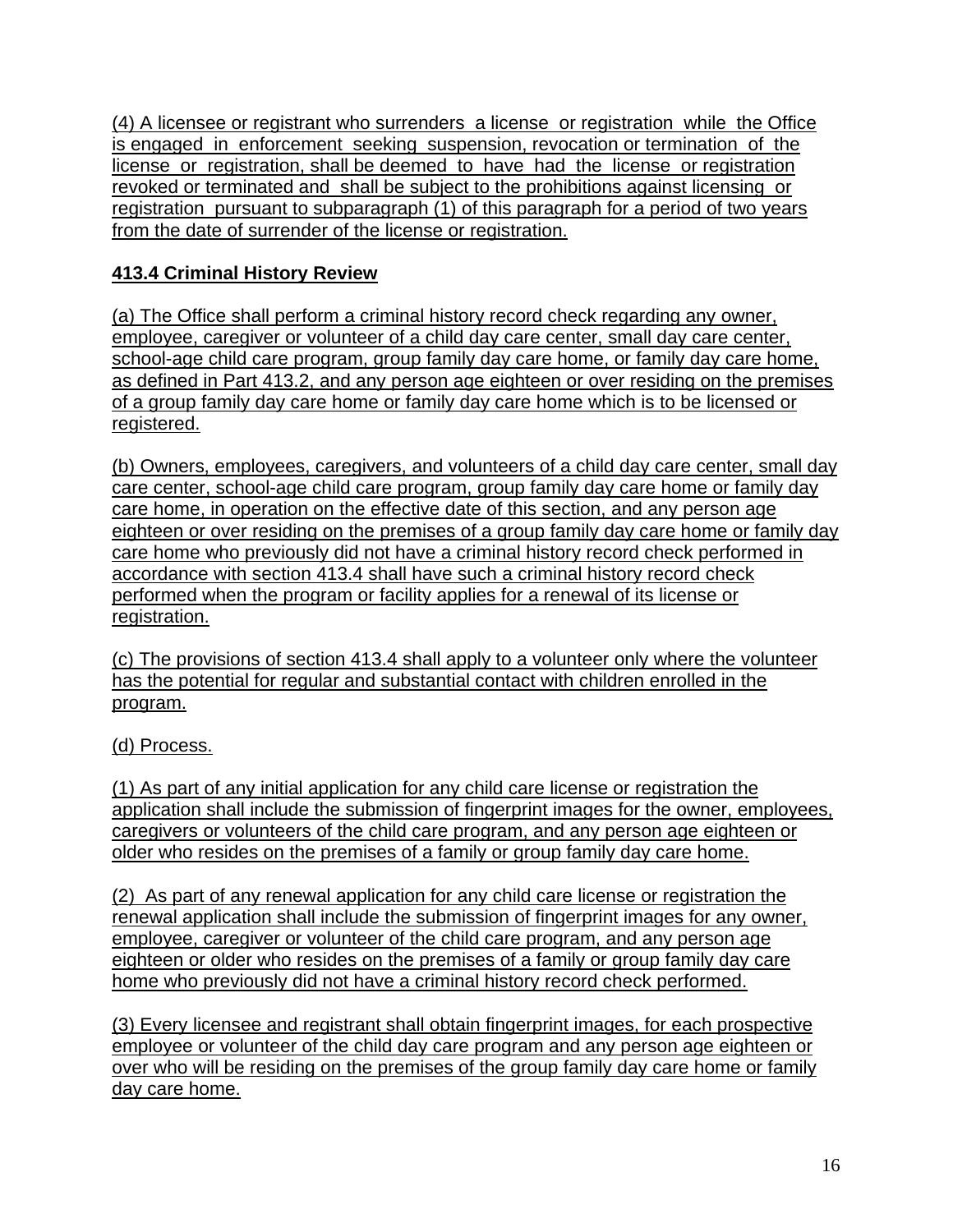(4) The licensee or registrant shall furnish to the applicant, a fingerprint imaging application form and a description of how the completed fingerprint images will be used. If the licensee or registrant obtains an applicant's completed fingerprints images before the images were submitted to the Office, the program shall promptly transmit such completed fingerprint images to the Office.

(5) A licensee or registrant may temporarily approve an applicant to be an employee or volunteer for a child care program while the results of the criminal history record check are pending, but shall not allow such person to have unsupervised contact with children during such time.

(6) A registered family day care home or licensed group family day care home may not permit a person age eighteen or over who resides or will reside on the premises of the family day care home or group family day care home and for whom a criminal history record check has not been completed to have any contact with children receiving day care in the home while the results of the criminal history record check are pending.

(7) Consistent with Article 23-A of the Correction Law and Office guidelines referenced in subdivision two of section 425 of the Social Services Law, if the Office is made aware of the existence of a criminal conviction or pending criminal charge concerning the owner of a family day care home, group family day care home, school-age child care program, or child day care center; or concerning any employee, caregiver or volunteer in such homes, programs, or centers; or any person age eighteen or over who resides in such a home, such conviction or charge may be a basis to deny, reject, limit, suspend, revoke or terminate the license or registration. When the Office is made aware of a conviction or charge, the Office shall act in accordance with the provisions of section 413.4(e) hereof.

(e) After reviewing a criminal history record of an individual who is subject to a criminal history record check pursuant to this section, the Office and the licensee or registrant shall take the following actions:

(1) Applicant to be a licensee or registrant of a child care program.

(i) where the criminal history record of an applicant to be a licensee or registrant of a child care facility or program reveals a conviction for a crime set forth in subparagraph (i) of paragraph (a) of section 390-b of the Social Services Law, the Office shall deny the application unless the Office determines, in its discretion, that approval of the application will not in any way jeopardize the health, safety or welfare of the children in the facility or program;

(ii) where the criminal history record of an applicant to be a licensee or registrant of a child care facility or program reveals a conviction for a crime other than one set forth in subparagraph (i) of paragraph (a) of section 390-b of the Social Services Law, the Office may, consistent with Article 23-A of the Correction Law, deny the application; and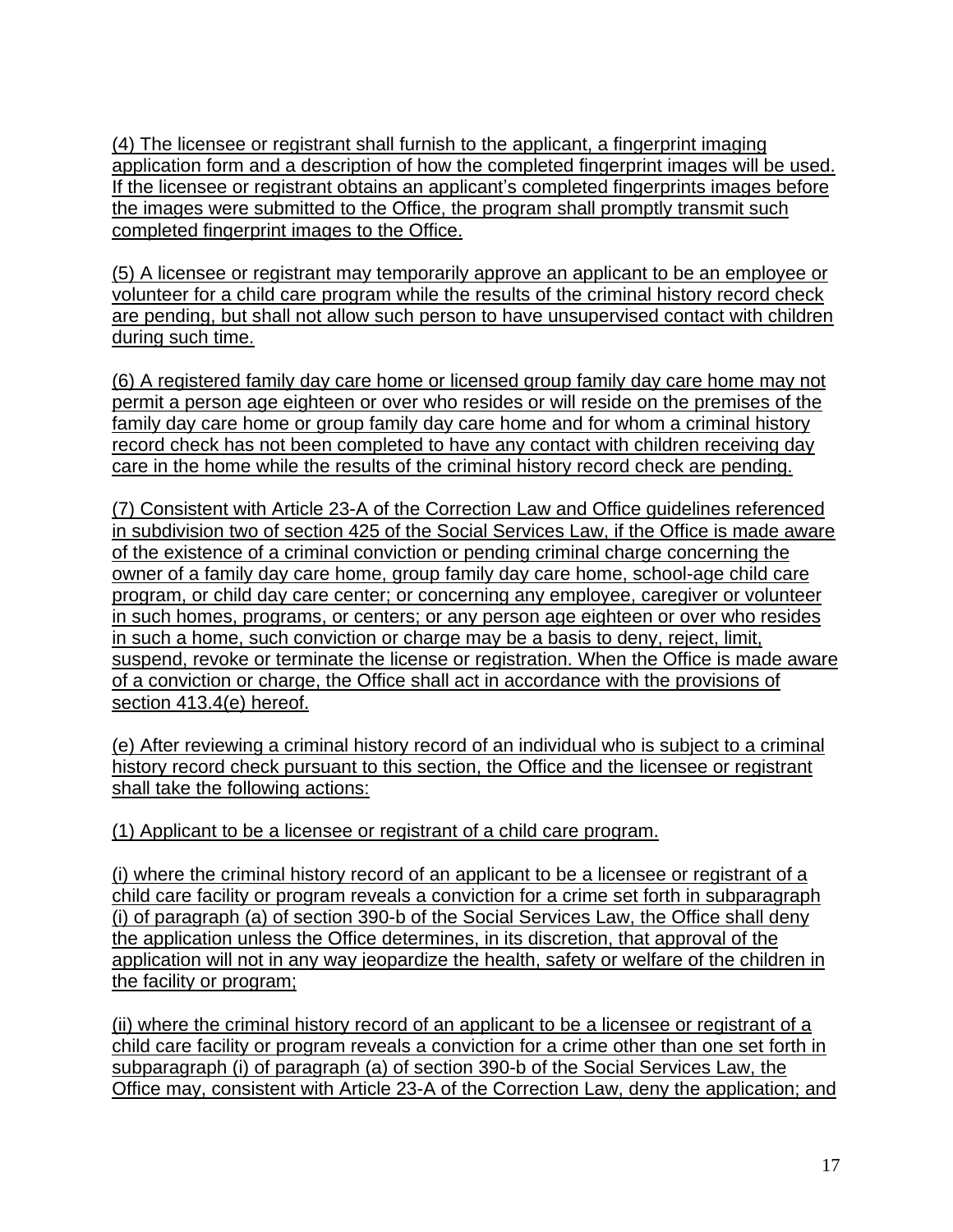(iii) where the criminal history record of an applicant to be a licensee or registrant of a child care facility or program reveals a charge for any crime, the Office shall hold the application in abeyance until the charge is finally resolved;

(2) Applicant to be an Employee or Caregiver, Volunteer.

(i) where the criminal history record of an applicant to be an employee, caregiver or volunteer for any child care facility or program reveals a conviction for a crime set forth in subparagraph (i) of paragraph (a) of section 390-b of the Social Services Law, the Office shall direct the licensee or registrant to deny the application unless the Office determines, in its discretion, that approval of the application will not in any way jeopardize the health, safety or welfare of the children in the facility or program;

(ii) where the criminal history record of an applicant to be an employee, caregiver or volunteer for any child care facility or program reveals a conviction for a crime other than one set forth in subparagraph (i) of paragraph (a) of section 390-b of the Social Services Law, the Office may, consistent with Article 23-A of the Correction Law, direct the licensee or registrant to deny the application; and

(iii) where the criminal history record of an applicant to be an employee, caregiver or volunteer for any child care facility or program reveals a charge for any crime, the Office shall hold the application in abeyance until the charge is finally resolved;

(3) Adult household members of applicants for licensure of registration of family and group family day care homes.

(i) where the criminal history record of any person age 18 or over residing in the family or group family day care home reveals a conviction for a crime set forth in subparagraph (i) of paragraph (a) of section 390-b of the Social Services Law, the Office shall deny the application unless the Office determines, in its discretion, that approval of the application will not in any way jeopardize the health, safety or welfare of the children in the home or program. If the Office so determines, the Office shall direct the licensee or registrant that the person not be permitted to have any contact with children receiving day care or impose any other reasonable condition necessary to protect the health, safety or welfare of the children in care;

(ii) where the criminal history record of any person age 18 or over residing in a family or group family day care home reveals a conviction for a crime other than one set forth in subparagraph (i) of paragraph (a) of Section 390-b of the Social Services Law, the Office may, consistent with Article 23-A of the Correction Law, deny the application or direct the licensee or registrant that the person not be permitted to have any contact with children receiving day care or impose any other reasonable condition necessary to protect the health, safety or welfare of the children in care; and

(iii) where the criminal history record of any person age 18 or over residing in the family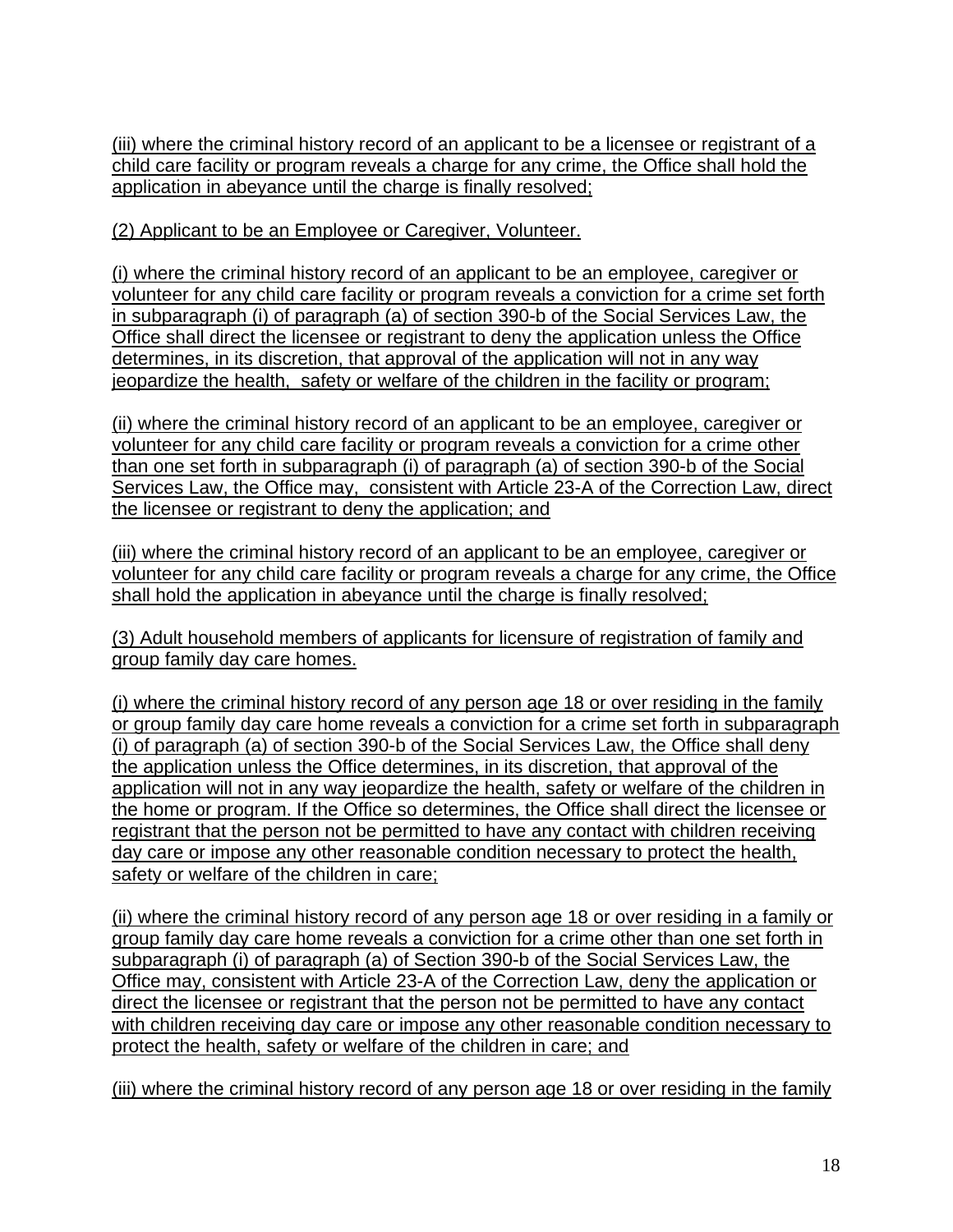or group family day care home reveals a charge for any crime, the Office shall hold the application in abeyance until the charge is finally resolved.

(4) Current Licensee or Registrants.

(i) where the criminal history record of a current licensee or registrant of a child care facility or program reveals a conviction for a crime set forth in subparagraph (i) of paragraph (a) of section 390-b of the Social Services Law, the Office shall conduct a safety assessment of the program, and take all appropriate steps to protect the health and safety of the children in the program. The Office shall deny, limit, suspend, revoke, reject or terminate the license or registration based on such a conviction unless the Office determines, in its discretion, that the continued operation of the center, home or program will not in any way jeopardize the health, safety or welfare of the children in care;

(ii) where the criminal history record of a current licensee or registrant of a child care facility or program reveals a conviction for a crime other than one set forth in subparagraph (i) of paragraph (a) of section 390-b of the Social Services Law, the Office shall conduct a safety assessment of the program and take all appropriate steps to protect the health and safety of the children in the program. The Office may deny, limit, suspend, revoke, reject or terminate the license or registration based on such a conviction consistent with Article 23-A of the Correction Law; and

(iii) where the criminal history record of a current licensee or registrant of a child care facility or program reveals a charge for any crime, the Office shall conduct a safety assessment of the program and take all appropriate steps to protect the health and safety of the children in the program. The Office may suspend the license or registration based on such a charge where necessary to protect the health and safety of children in the facility or program. The licensee or registrant must cooperate with the Office and comply with the direction or directions of the Office to protect the health and safety of the children in care.

(5) Current Employees, Caregivers, Volunteers and Adult household members.

(i) where the criminal history record of a current employee, caregiver, or volunteer for any child care facility or program, or any person age 18 or over residing in a family or group family day care home, reveals a conviction for a crime set forth in subparagraph (i) of paragraph (a) of Section 390-b of the Social Services Law, the Office shall conduct a safety assessment of the program and take all appropriate steps to protect the health and safety of the children in the program. The Office shall direct the licensee or registrant to terminate the employee caregiver, or volunteer based on such a conviction, and the licensee or registrant shall comply with such direction, unless the Office determines, in its discretion, that the continued presence of the employee, caregiver, or volunteer in the center or program will not in any way jeopardize the health, safety or welfare of the children in the facility or program. If the Office determines, in its discretion, that the continued presence of a person age 18 or over residing in a family or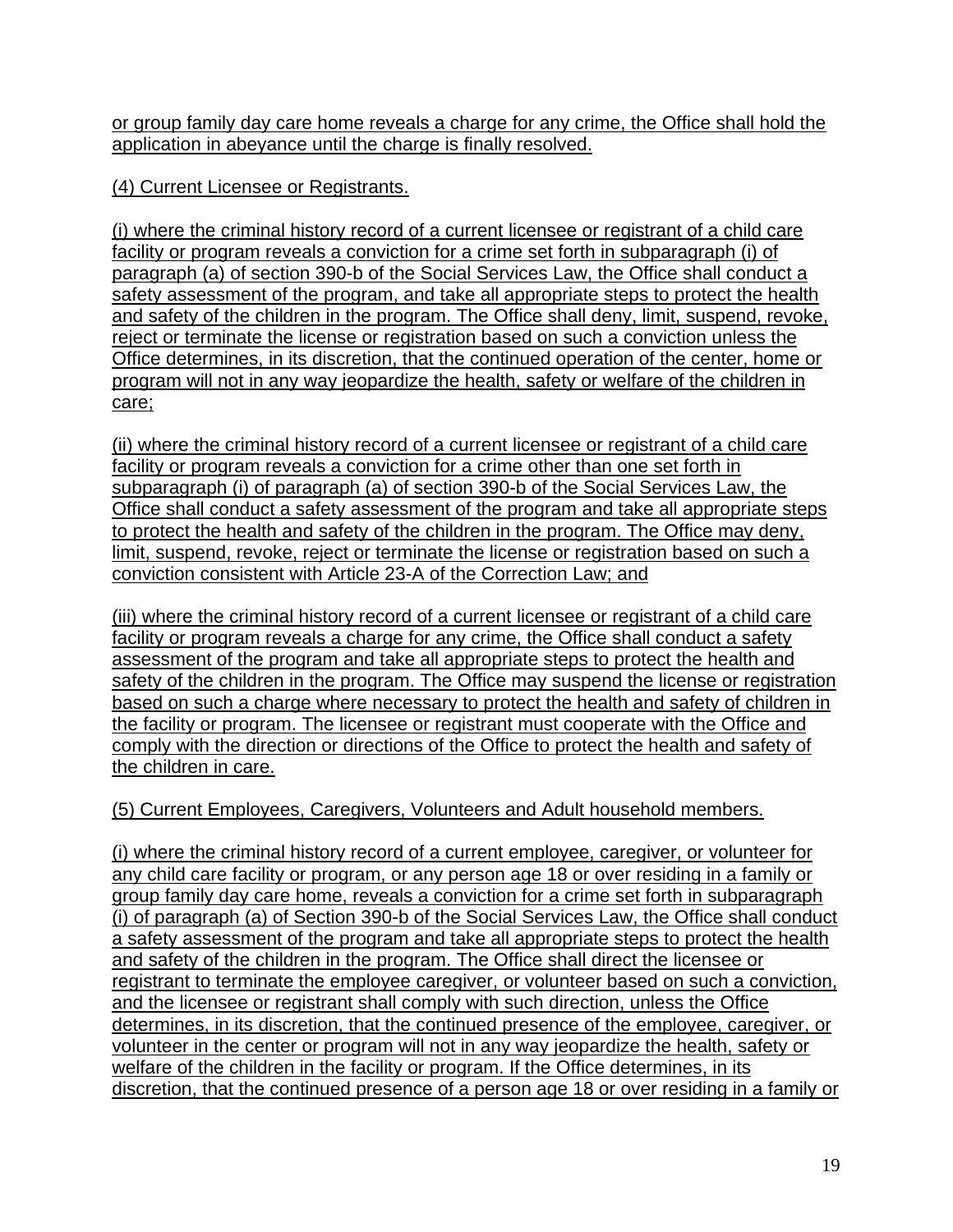group family day care home will not in any way jeopardize the health, safety or welfare of the children in the home, the Office either shall direct the licensee or registrant not to permit the person to have any contact with children receiving child care, or impose any other reasonable condition necessary to protect the health, safety or welfare of the children in care;

(ii) where the criminal history record of a current employee, caregiver or volunteer for any child care facility or program, or any person age 18 or over residing in a family or group family day care home, reveals a conviction for a crime other than one set forth in subparagraph (i) of paragraph (a) of section 390-b of the Social Services Law, the Office shall conduct a safety assessment of the program and take all appropriate steps to protect the health and safety of the children in the program. The Office may direct the licensee or registrant to terminate the employee, caregiver or volunteer based on such a conviction, and the licensee or registrant shall comply with such direction, consistent with Article 23-A of the Correction Law. The Office may direct the licensee or registrant that a person age 18 or over residing in a family or group family day care home not be permitted to have any contact with children receiving child care or impose any other reasonable condition necessary to protect the health, safety or welfare of children; and

(iii) where the criminal history record of a current employee, caregiver or volunteer for facility or program, or any person age 18 or over residing in a family or group family day care home, reveals a charge for any crime, the Office shall conduct a safety assessment of the program and take all appropriate steps to protect the health and safety of the children in the program. The licensee or registrant must cooperate with the Office, and comply with the direction or directions of the Office to protect the health and safety of the children in care.

(f) Safety Assessment. A safety assessment performed in accordance with this section shall include, but not be limited to:

(1) a review of the duties of the individual with the criminal conviction or charge;

(2) the extent to which such individual may have contact with children in the day care facility or program; and

(3) the status and nature of the criminal conviction or charge.

(g) Prior to making a determination to deny an application pursuant to subdivision (e) of this section, the Office shall afford the applicant an opportunity to explain, in writing, why the application should not be denied.

(1) This opportunity may, at the discretion of the Office, be afforded in the application materials.

(2) The Office may direct licensees and registrants to include with the application materials used by programs for employees, caregivers, volunteers, and household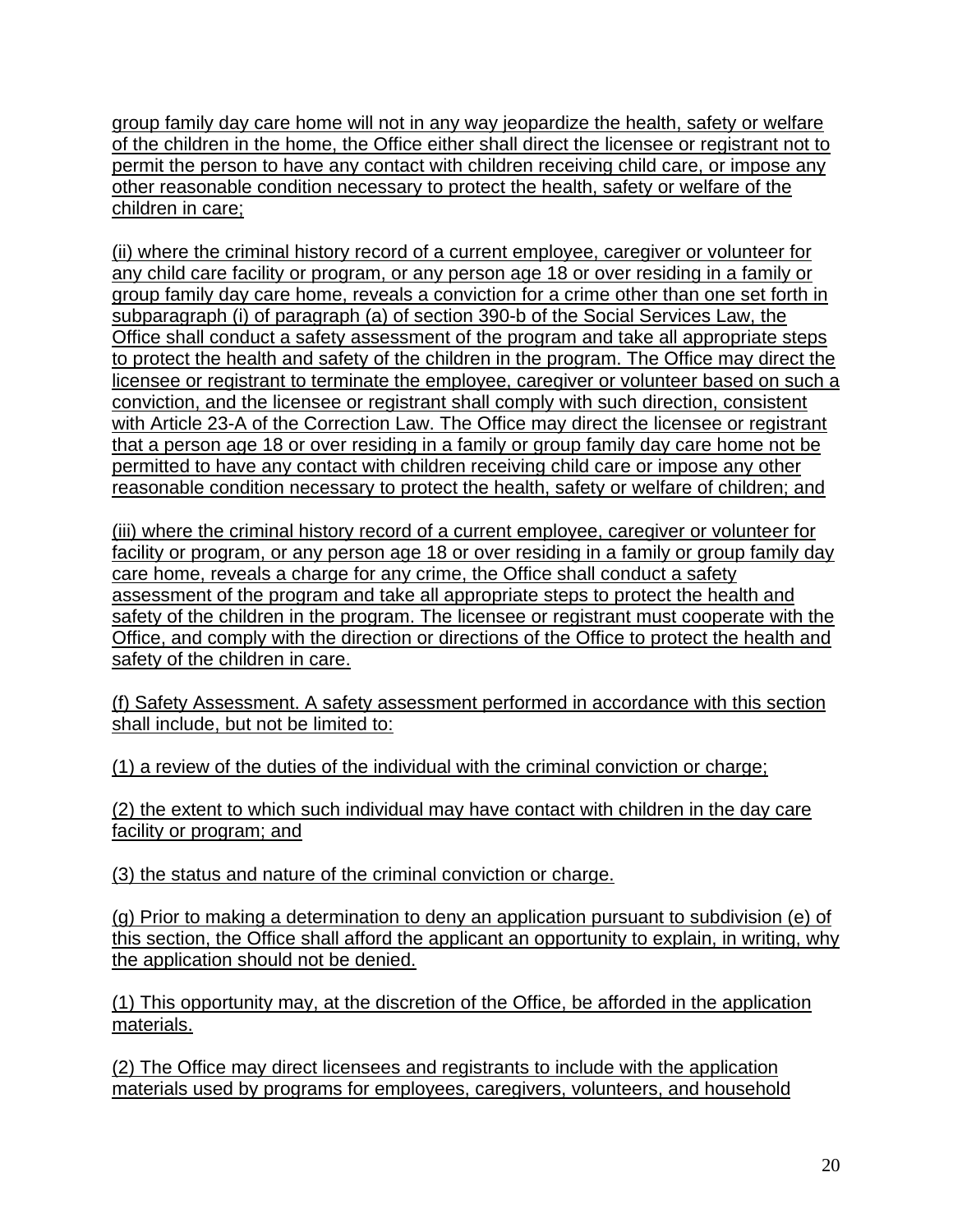members, the opportunity for applicants for such positions to explain, in writing, why the application should not be denied. Where the Office so directs, licensee or registrant must send to the Office a copy of such explanations, to be transmitted in a form and manner to be established by the Office.

(h) Upon receipt of a criminal history record, the Office may request, and is entitled to receive, information pertaining to any crime contained in such criminal history record from any state or local law enforcement agency, district attorney, parole officer, probation officer, or court for the purposes of determining whether any ground relating to such criminal conviction or pending criminal charge exists for denying a license, registration, application or employment.

(i) Notifications. Where the Office directs a licensee or registrant to deny an application, terminate an employee, caregiver or volunteer, or not permit a person age 18 or over residing in a family or group family day care home to have contact with the children in care based on the criminal history record, the licensee or registrant must notify the applicant, employee, caregiver or volunteer, or person age 18 or over, that such criminal history record is the basis of the denial. Such notification must advise the applicant, employee, caregiver or volunteer, or person age 18 or over that a copy of the summary of the criminal history record provided by the Office to the licensee or registrant is available from the licensee or registrant upon written request by the applicant, employee, caregiver, volunteer or person age 18 or over.

(j) A child day care licensee or registrant must inform the Office when:

(1) any applicant who is subject to criminal history record review in accordance with this section has withdrawn the application or is no longer being considered for the position for which the person applied;

(2) any employee, caregiver or volunteer who is subject to criminal history record review is no longer employed by or volunteering at the day care facility or program; and

(3) any person age 18 or over residing in a family or group family day care home who is subject to criminal history record review is no longer residing in the home.

## **413.5 Hearings**

(a) Before any child care license or registration is suspended or revoked, or when an application for such license or registration is denied, or before civil penalties can be imposed the applicant, licensee or registrant for such registration or license is entitled to a hearing before the Office, pursuant to Social Services Law section twenty-two and these regulations. However, a license or registration shall be temporarily suspended or limited without a hearing upon written notice to the licensee or registrant following a finding that the public health, or an individual's safety or welfare, are in imminent danger.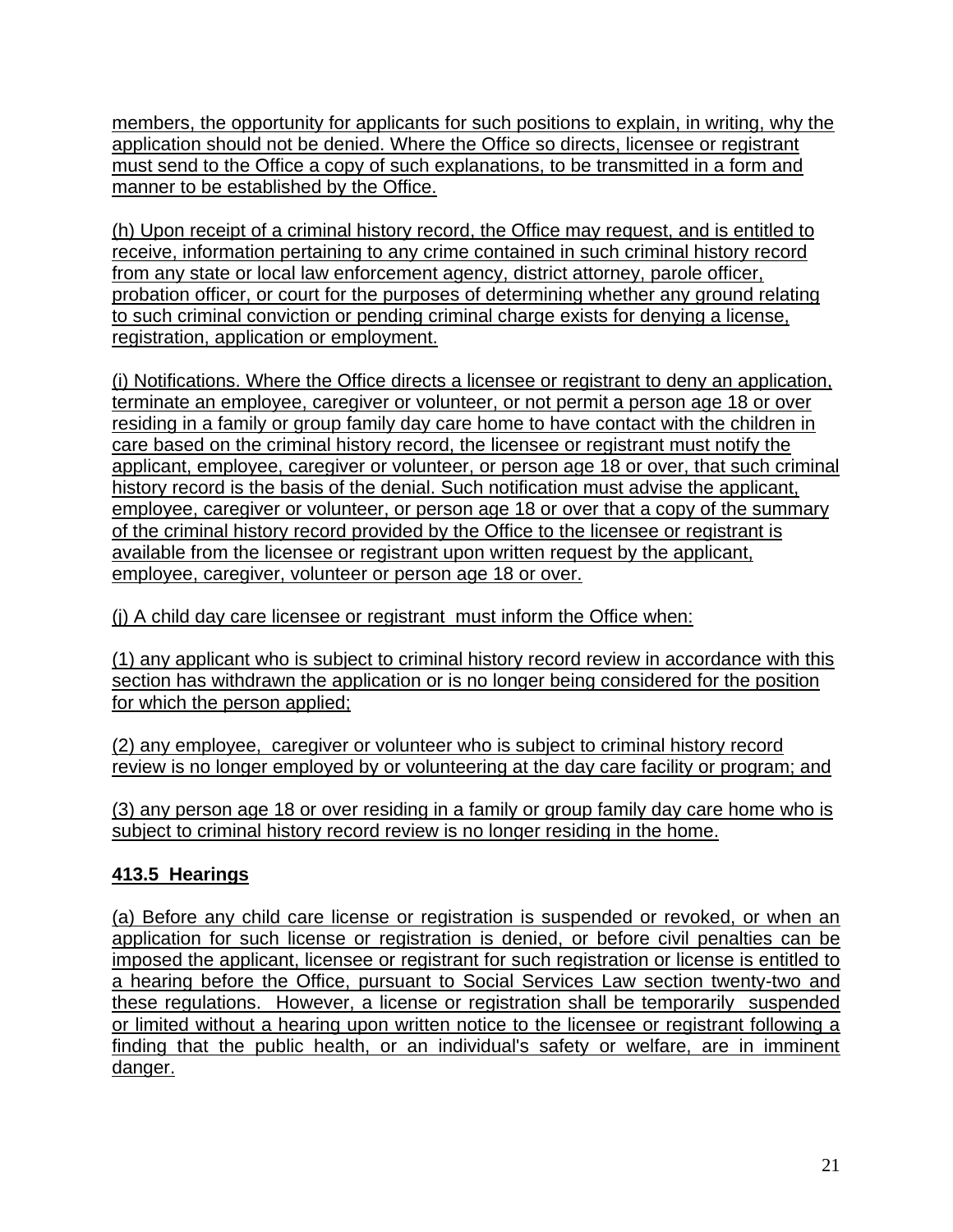(b) Suspension or Limitation.

(1) If a licensee or registrant requests a hearing to contest the temporary suspension or limitation, such hearing must be scheduled to commence as soon as possible but in no event later than thirty days after the receipt of the request by the Office.

(2) Suspension shall continue until the condition requiring suspension or limitation is corrected or until a hearing decision has been issued.

(3) If the Office determines after a hearing that the temporary suspension or limitation was proper, such suspension or limitation shall be extended until the condition requiring suspension or limitation has been corrected or until the license or registration has been revoked.

(c) Revocation or Denial.

(1) If a licensee or registrant requests a hearing to contest the revocation or denial of an application, such hearing must be scheduled to commence within a reasonable time period.

(d) Cease and Desist.

(1) Any person who is directed to cease and desist operations pursuant to Section 390(3)(d) of the Social Services Law shall be entitled to a hearing before the Office. Upon request, a hearing must be scheduled to commence as soon as possible but in no event later than 30 days after receipt of the request by the Office.

(2) A person shall not operate a day care program after being directed to cease and desist operations, regardless of whether a hearing is requested.

(3) If the person does not cease operations, the Office may impose a civil penalty pursuant to subdivision eleven of Section 390 of the Social Services Law, seek an injunction pursuant to Section 391 of the Social Services Law, or both.

(e) Fines. For a hearing held to assess a fine against a licensee, registrant, or unlicensed-provider or unregistered-provider, the notice of hearing must specify the date, time and place of the hearing, and the manner in which the hearing will be conducted, and must include a statement of charges.

(1) The statement of charges must specify:

(i) the existence of a violation or violations and the statute(s) or regulation(s) with which the program failed to comply;

(ii) the maximum daily fine which may be imposed and the date upon which initial notice of potential liability for payment of such a fine was given;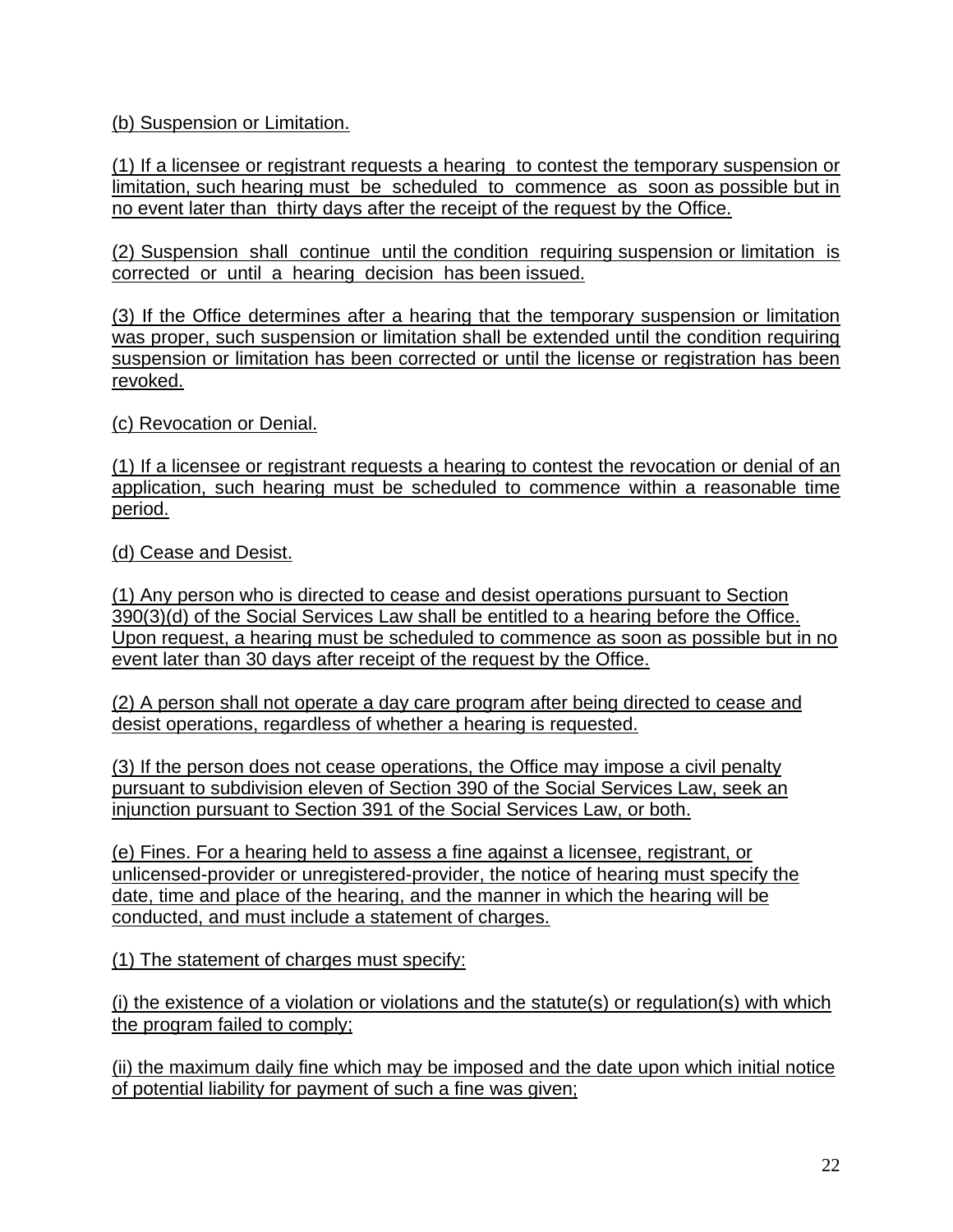(iii) the corrective action which must be taken to rectify the violation; and

(iv) if applicable, a statement that the Office will seek imposition of a fine regardless of rectification.

(2) The notice of hearing sent pursuant to this paragraph must be delivered in person or by certified mail at least 30 days prior to the date of the hearing. The notice must be sent to:

(i) the child day care facility; and

(ii) the licensee or registrant, who includes any person known to the Office who, by reason of direct or indirect ownership of the child day care facility, has the ability to direct the facility to take corrective action.

(f) Notice of Hearing.

(1) For a hearing held pursuant to section 413.5, the notice must be sent to the licensee or registrant, and must specify

(i) the date, time and place of the hearing,

(ii) the manner in which the hearing will be conducted,

(iii) the proposed action and the charges which are the basis for the proposed action. The charges must specify the statutes, rules and regulations with which the licensee or registrant failed to comply and must include a brief statement of the facts pertaining to each violation.

(iv) of his or her opportunity to present evidence and arguments on issues of fact and law at the hearing;

(v) of his or her right to be represented by an attorney or other representative of his or her choice;

(vi) of his or her right to cross-examine witnesses and to examine any document or item offered into evidence;

(vii) that all witnesses will be sworn; and

(viii) that the hearing will be recorded verbatim.

(g) Answer.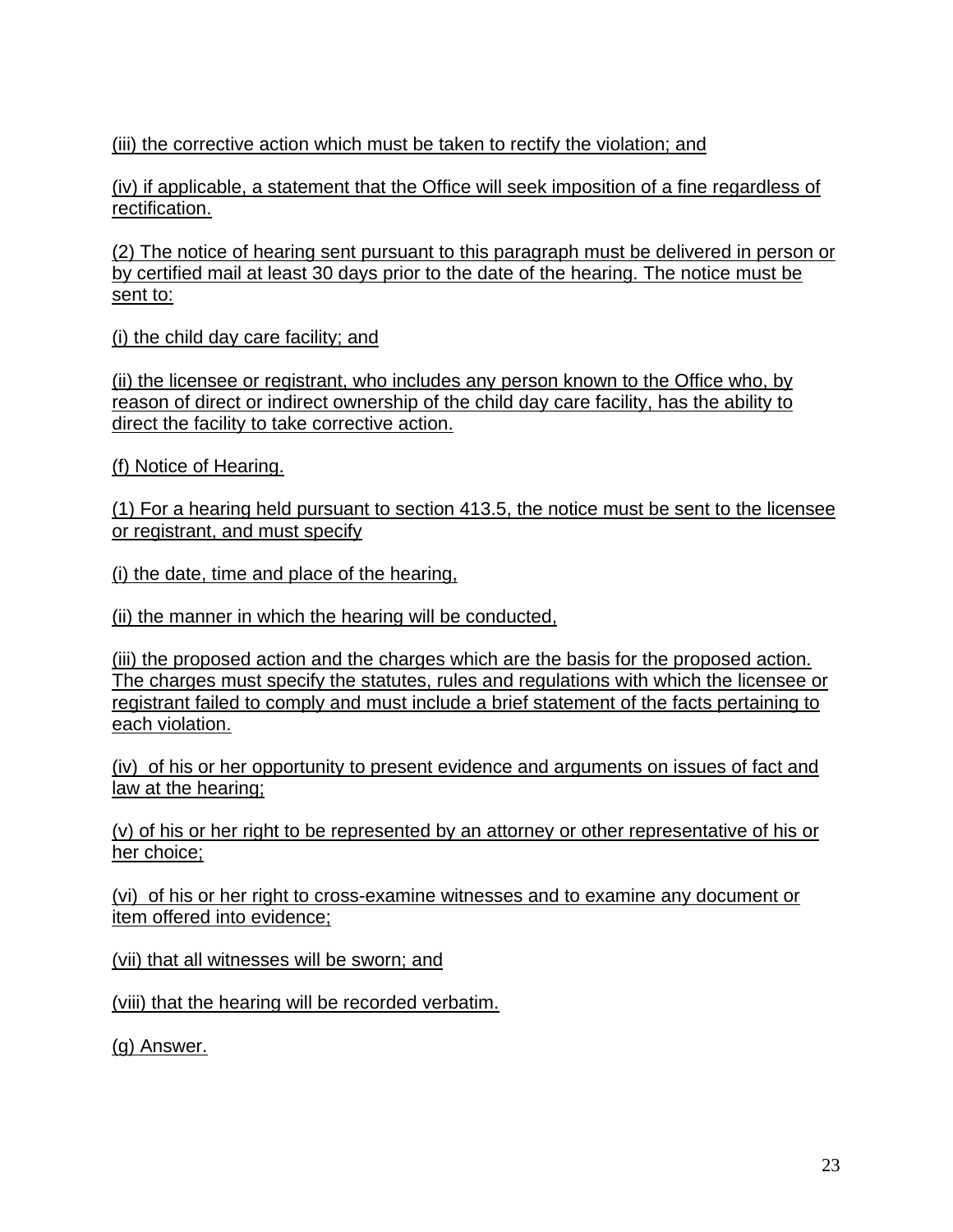(1) The holder of the license or registration or the applicant for initial licensure or registration who has requested a hearing regarding the denial, rejection, termination, revocation, limitation or suspension of a license or registration may file an answer to the allegations contained in a notice of the hearing. The answer must be in writing and must be filed with the Office and hearing officer not less than ten days prior to the date of hearing.

(2) Any child day care licensee or registrant or unlicensed-provider or unregisteredprovider who is advised of the imposition of a potential fine pursuant to this Part must respond in writing to the charges set forth in the notice of hearing. Such response must include a description of any corrective action taken and copies of all written information in the possession of, or maintained by the program which is relevant to the charges and may be unknown to the Office. Such response must be filed with the Office and hearing officer not less than ten days prior to the date of hearing.

(h) Pleadings, depositions and discovery.

(1) The pleadings in an enforcement action will consist of the notice of hearing and answer.

(2) Neither formal discovery procedures nor formal procedures for bills of particulars will apply. However, upon application by the applicant, licensee, registrant, unlicensedprovider or unregistered-provider, operating or seeking to operate the child day care program, a more definite and detailed statement will be furnished whenever the hearing officer finds that the statement of charges does not adequately describe such charges. Any statement furnished will be deemed, in all respects, to be part of the original notice of hearing. The hearing officer may grant additional time to respond to the notice of hearing when an application for a more definite and detailed statement has been granted.

(3) Disclosure of evidence by deposition of a party to the hearing or any officer, director, member, agent or employee of a party prior to the hearing will not be permitted, except where the hearing officer determines that special circumstances, as set forth in section 3101(a)(3) of the Civil Practice Law and Rules, require the taking of testimony by deposition.

(i) Who may be present at hearing; authorization of representative.

(1) The applicant or licensee, registrant, unlicensed-provider, unregistered-provider, his or her representative or representatives, counsel or other representatives of the Office, witnesses of both parties, and any person who may be called by the hearing officer may be present at the hearing, together with such other persons as may be admitted by the hearing officer in his or her discretion. Upon his or her own application, or upon the application of either party, the hearing officer may exclude potential witnesses and those who have given prior testimony from the hearing during the testimony of other witnesses.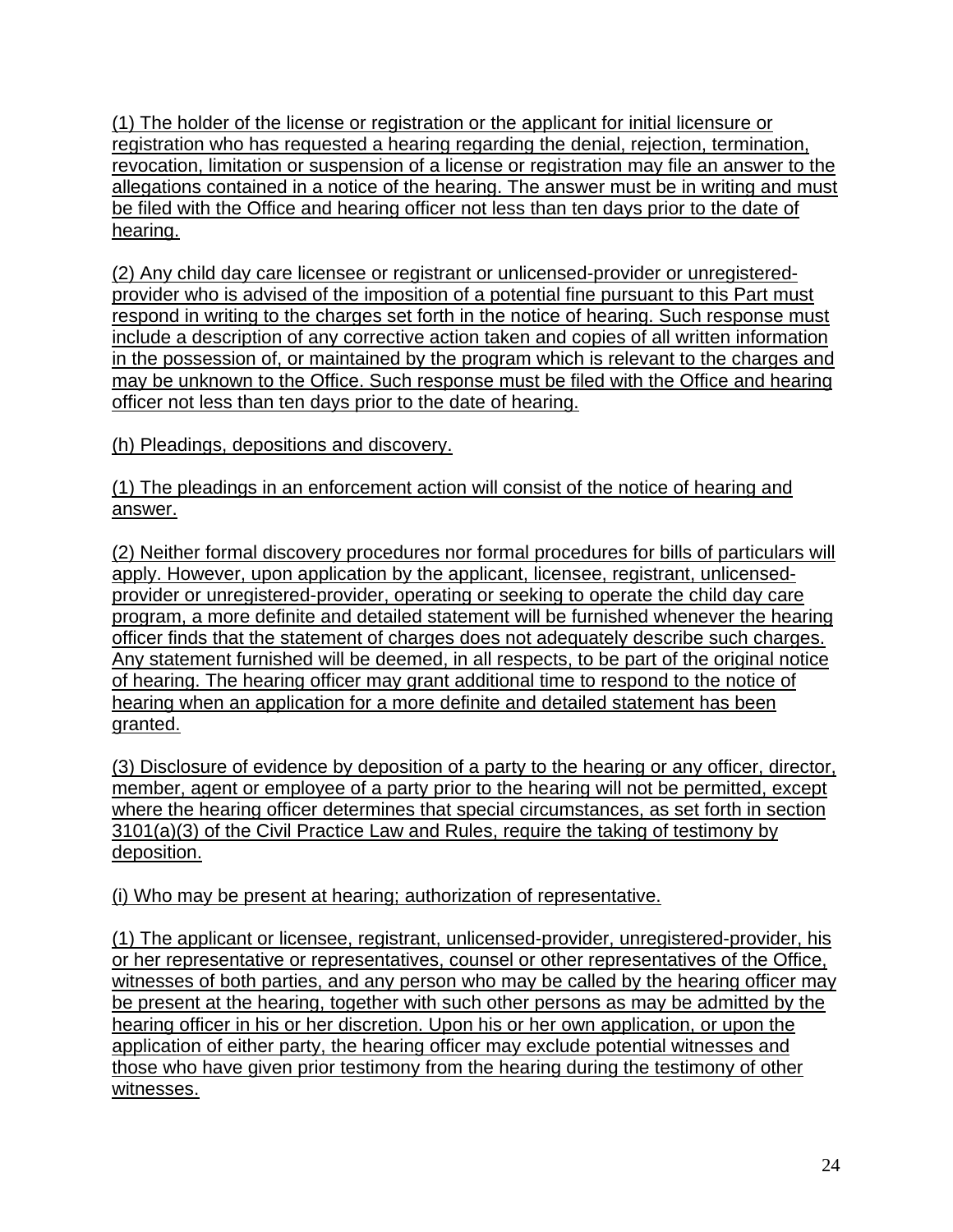(2) An individual, other than an attorney, representing the applicant or licensee, registrant, unlicensed-provider, unregistered-provider must have an appropriate written authorization for representation signed by such person or by an officer, member or director of the corporation, partnership or other organization applying or operating the program when the applicant licensee, registrant, unlicensed-provider, unregisteredprovider is not a natural person.

### (j) Hearing officer.

(1)The hearing will be conducted by a hearing officer who is an attorney employed by the Office for that purpose and who has not been involved in any way with the matter. He or she will have all the powers conferred by law and regulations of the Office to administer oaths, issue subpoenas, require the production of records and the attendance of witnesses, rule upon requests for adjournment, rule upon objections to the introduction of evidence, and to otherwise regulate the hearing, preserve requirements of due process and effectuate the purpose and provisions of applicable law and regulations.

(k) Conduct of hearing; rights of parties.

(1) The hearing officer will preside and will make all procedural rulings. He or she will make an opening statement describing the nature of the proceedings, the issues and the manner in which the hearing will be conducted.

(2) The rules of evidence as applied in a court of law will not apply, except that privileges recognized by law will be given effect. The hearing officer may exclude testimony or other evidence which is irrelevant or unduly repetitious. The burden of proof at such hearings shall be on the Office to show that the charges are supported by a preponderance of the evidence.

(3) All testimony will be given under oath or affirmation.

(4) The licensee, registrant, unlicensed-provider, unregistered-provider will be entitled to be represented by an attorney or other representative of the his or her choice, to have witnesses give testimony, and to otherwise present relevant and material evidence on his or her behalf, to cross-examine witnesses, and to examine any document or item offered into evidence.

(5) At the discretion of the hearing officer, the licensee, registrant, unlicensed-provider, unregistered-provider may be permitted to attempt to prove by a preponderance of the evidence any matter not included in his or her answer.

(l) Adjournment.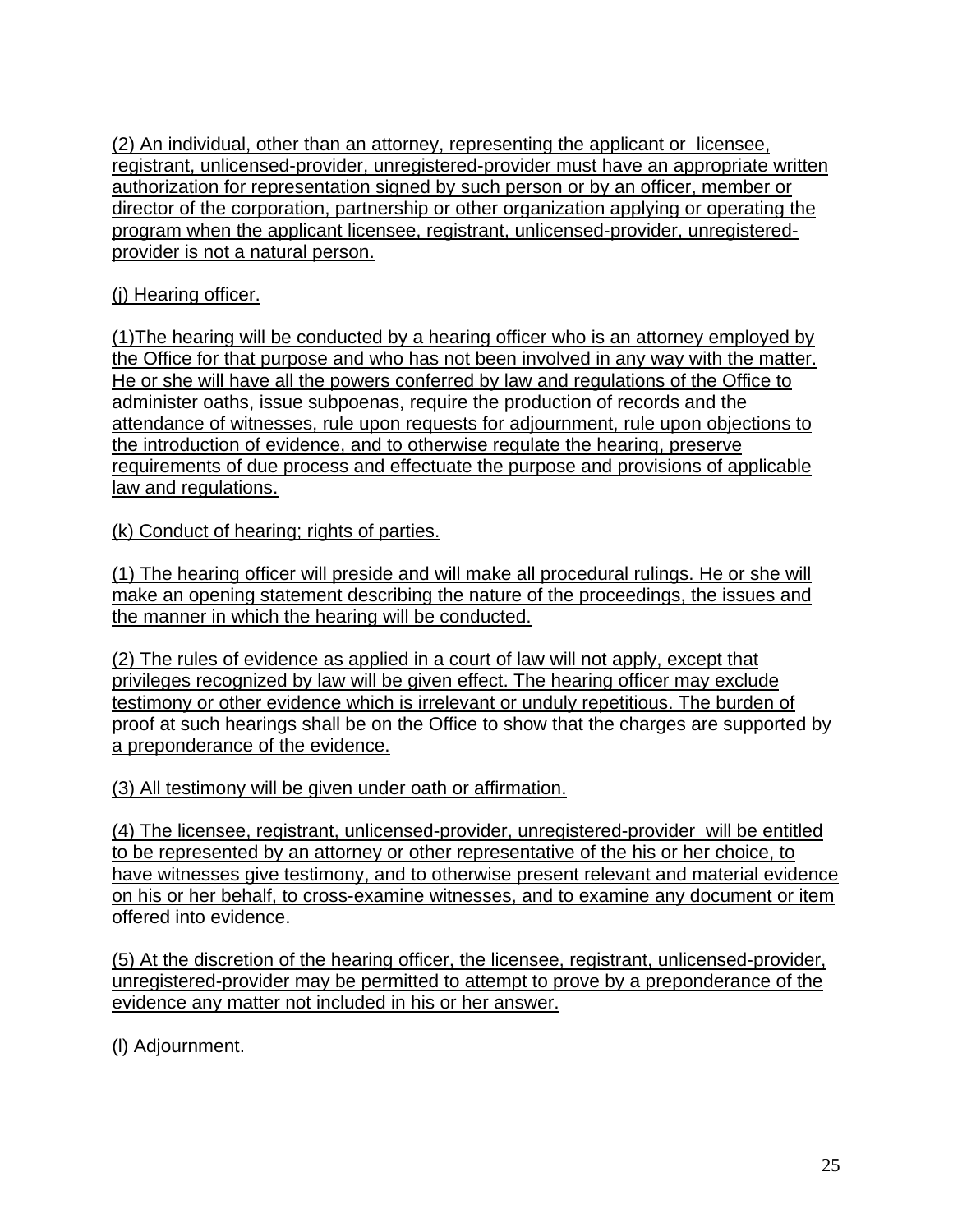(1)The hearing may be adjourned only for good cause by the hearing officer on his or her own application or at the request of either party.

(m) Hearing Record.

(1) The hearing will be recorded verbatim by either the Office or a private contractor. Where the hearing is recorded by other than a private contractor, on request made upon the Office by any party to a hearing, the Office will prepare the record, together with any transcript of the proceedings, and will furnish a copy of the record and transcript or any part thereof to any party as requested. The Office is authorized to charge not more than its cost for the preparation of the transcript. Where a private contractor records the hearing, the party requesting a transcript must make all arrangements for the obtainment thereof directly with the private contractor.

(2) The record. The record will include:

(i) all notices, pleadings and intermediate rulings;

(ii) the transcript or recording of the hearing;

(iii) exhibits received into evidence;

(iv) matters officially noticed;

(v) questions and offers of proof, objections thereto and rulings thereon;

(vi) any proposed findings and exceptions;

(vii) any report rendered by the hearing officer; and

(viii) any request for disqualification of a hearing officer.

(n) Hearing Report. After the hearing has been concluded, the hearing officer will submit a report to the Commissioner of the Office or his or her designee containing findings of fact, conclusions of law and a recommended decision. Findings of fact will be based exclusively on the record of the hearing.

(1) Examination of the record after a hearing. Upon reasonable notice to the Office, the record of the hearing may be examined by any party to the hearing at the Office's offices during regular business hours.

(o) Decision after a hearing. The hearing decision will be made and issued by the commissioner or by a member of his or her staff designated by him or her to consider and make such decisions and must be based exclusively on the record of the hearing.

(1) The decision will be in writing and will describe the issues, recite the relevant facts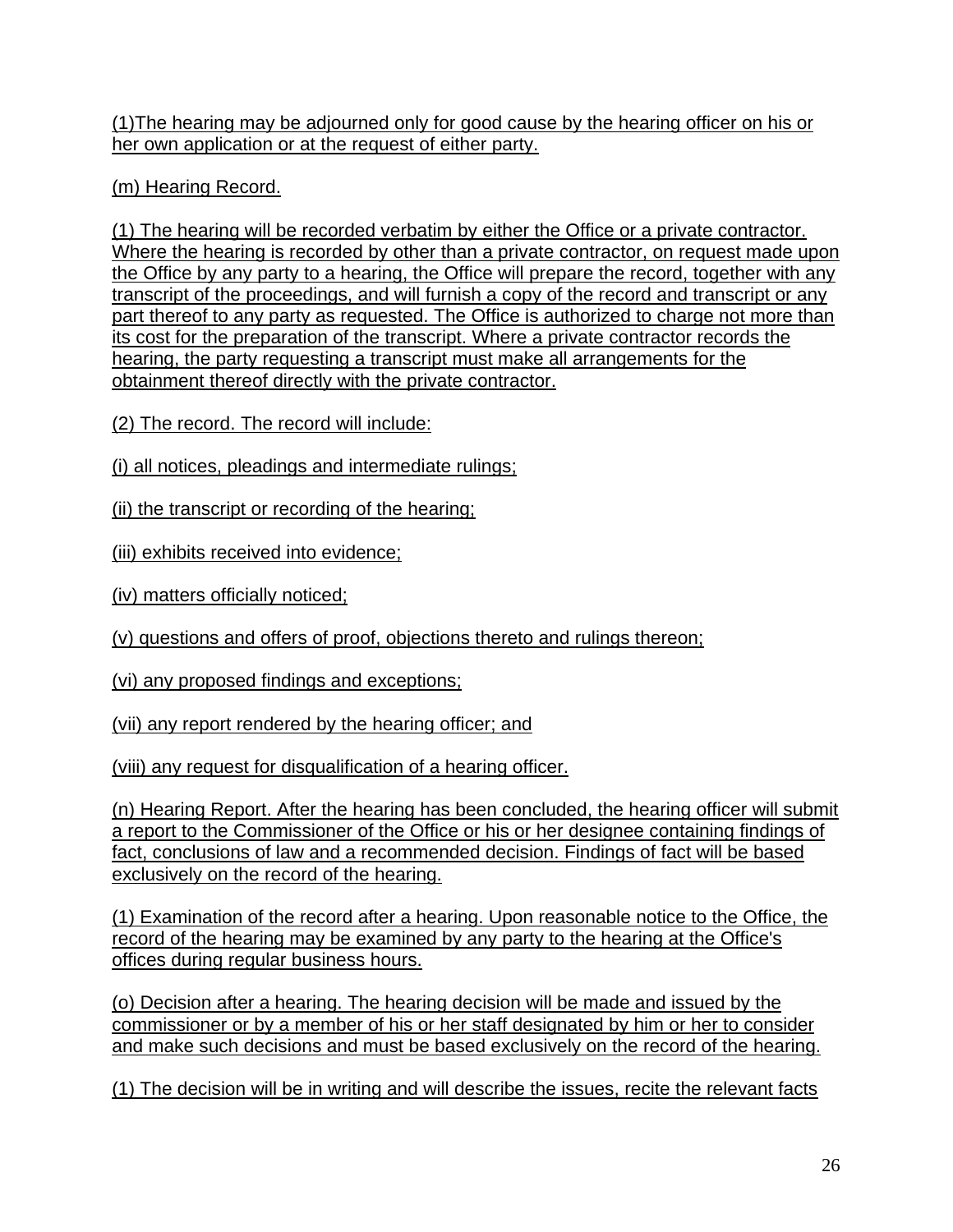and pertinent provisions of law and regulations, make appropriate findings, determine the issues, state reasons for the determination and, when appropriate, direct specific action.

(2) A copy of such decision will be mailed to the respective applicant, licensee or registrant and his or her attorney or other designated hearing representative, together with a notice of the right to judicial review in accordance with article 78 of the Civil Practice Law and Rules.

(3) If the hearing before the Office determines that an application for renewal of a license or registration should have been granted, the renewed license or registration will be dated retroactively to the date of the expiration of the prior license or registration.

(4) In the event the decision is adverse to the applicant, licensee or registrant, he or she must forthwith comply with the specific action ordered in the decision.

# **413.6 Waivers**

(a) A written waiver of one or more non-statutory requirements of this Part or of Part 414, 416, 417 or 418 may be issued by the Office to an applicant or a licensee or registrant at the time of application or subsequent to the issuance of a license or registration. Licensees or registrants must operate in full compliance with the regulations at all times prior to the issuance of a written waiver.

(b) An applicant or licensee or registrant must submit to the Office a written request for a waiver on forms provided by the Office, or approved equivalents. This written application must include:

(1) the specific regulation for which a waiver is sought;

(2) the reason the waiver is necessary; and

(3) a description of what will be done to achieve or maintain the intended purpose of the regulation and to protect the health, safety and well-being of children.

(c) The Office may require the applicant, licensee or registrant to make physical plant modifications or adopt special methods or procedures to protect the health, safety and well-being of children before a waiver is granted pursuant to this subdivision.

(d) Written approval for a waiver will be granted only upon a determination by the Office that the proposed waiver will not adversely affect the health, safety or well-being of children, and that the purpose of the regulation which is waived will be met. Waivers may be time limited, at the discretion of the Office.

(e) Failure to adhere to the terms of the waiver will result in rescission of the waiver and